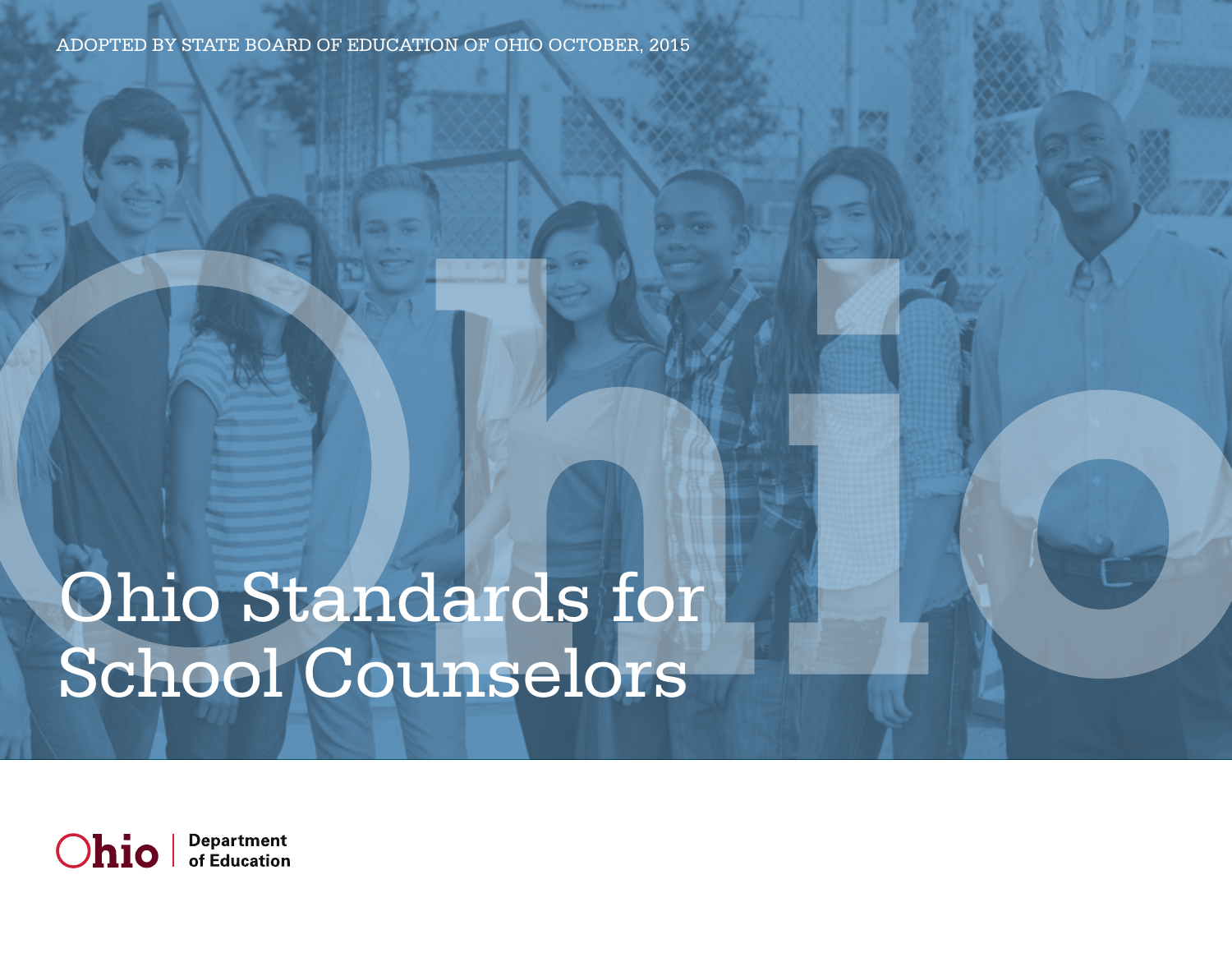### <span id="page-1-0"></span>Contents

|                                                                                      | 3 |
|--------------------------------------------------------------------------------------|---|
|                                                                                      | 3 |
|                                                                                      |   |
|                                                                                      |   |
|                                                                                      |   |
|                                                                                      |   |
|                                                                                      |   |
|                                                                                      |   |
|                                                                                      |   |
| Standard 2. Direct Services for Academic, Career and Social/Emotional Development 11 |   |
|                                                                                      |   |
|                                                                                      |   |
|                                                                                      |   |
|                                                                                      |   |
|                                                                                      |   |
|                                                                                      |   |
|                                                                                      |   |
|                                                                                      |   |
|                                                                                      |   |

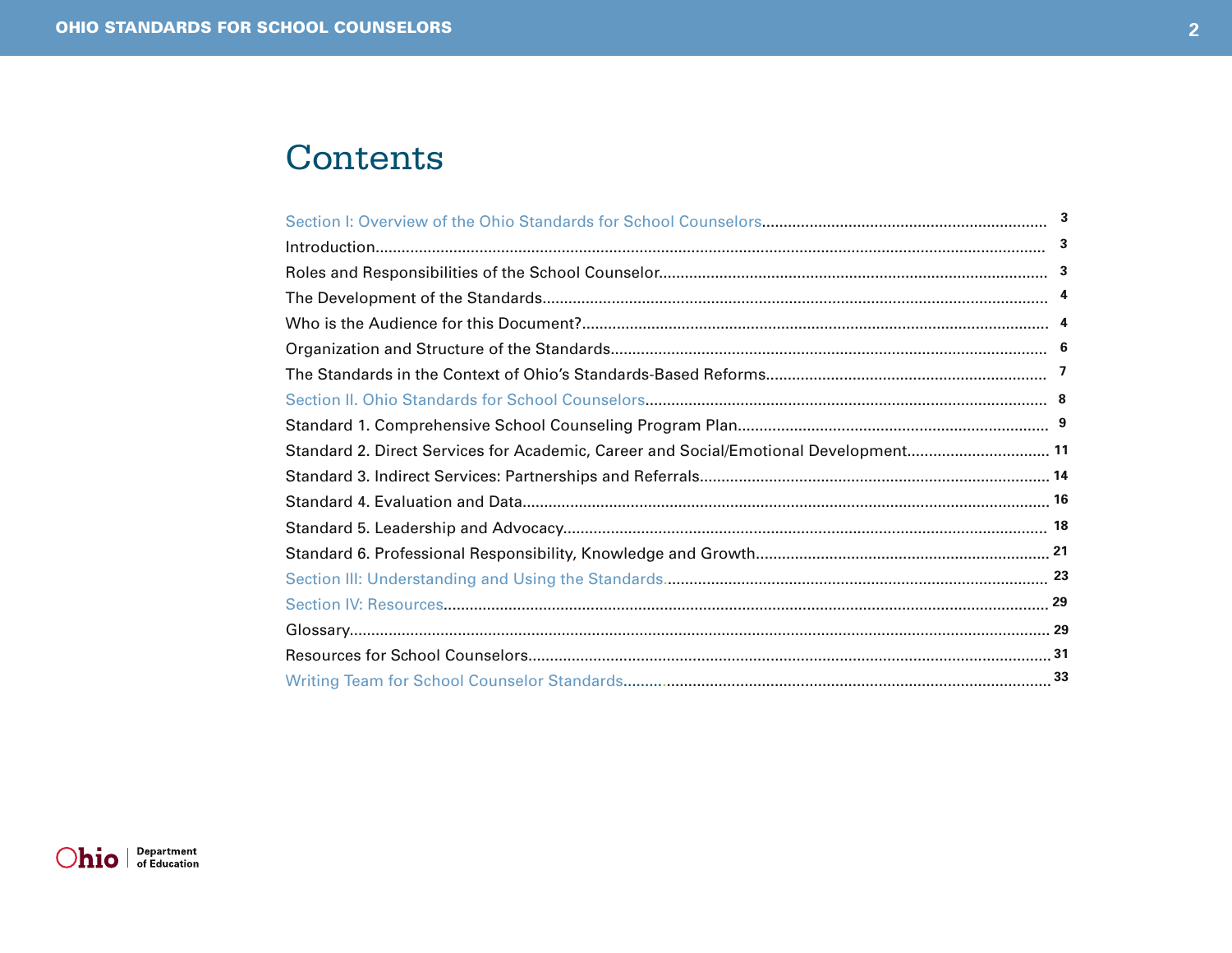**Department**<br>of Education

lhio l

### <span id="page-2-0"></span>Section I: Overview of the Ohio Standards for School Counselors

### Introduction

School counselors play an instrumental role in school districts throughout Ohio by helping guide students toward success in education and their future careers. In response to changes in state law, Ohio is taking steps toward building a standards-based evaluation policy for school counselors that will provide them with useful feedback and support as they grow and learn professionally.

House Bill 64 of the 131st Ohio General Assembly (Ohio Revised Code 3319.61) directed the State Board of Education to develop standards for school counselors. By Sept. 30, 2016, the bill further directed each school district board of education to adopt a school counselor evaluation policy that conforms to the State Board framework.

Ohio school counselors, members of the Ohio School Counselor Association (OSCA), members of higher education, school administrators, and staff members from the Ohio Department of Education (ODE) and Ohio Department of Higher Education (ODHE) worked collaboratively to develop the Ohio Standards for School Counselors presented on the pages ahead. These standards reflect what school counselors are expected to know and be able to do at all stages of their careers. They also will serve as the foundation of the state's evaluation system for these important school professionals.

#### **Roles and Responsibilities of the School Counselor**

The daily work of a school counselor may differ depending

on the setting and context (urban, suburban or rural; elementary, middle, high school or career technical center; and so on). At the core, however, the work of the professional school counselor is always to provide direct and indirect services in support of students' academic, career and social/ emotional development.

As they work with students, school counselors maintain their sight on students' developmental levels and short and long term goals, and provide services accordingly. For example, school counselors in a pre-kindergarten through grade 6 setting might introduce career development topics through awareness sessions on "Jobs and Careers" or "The World of Work," while those in a middle-school setting might host career fairs with a focus on exploration. Those in a high school setting might assist with interview skills, job applications, connecting students with mentors and more

specific planning.

With the goal of supporting students' academic, career and social/emotional development, school counselors serve as leaders within their schools, advocating on behalf of their students and sharing in the creation of a positive environment for learning. School counselors demonstrate professionalism, strong ethics (including maintaining privacy and confidentiality appropriately), cultural competence and diversity awareness. They also must effectively communicate as they work to connect students, school staff, families and community partners in collaborative efforts to help students realize their potential and meet their goals. To ensure their effectiveness, school counselors continuously engage in a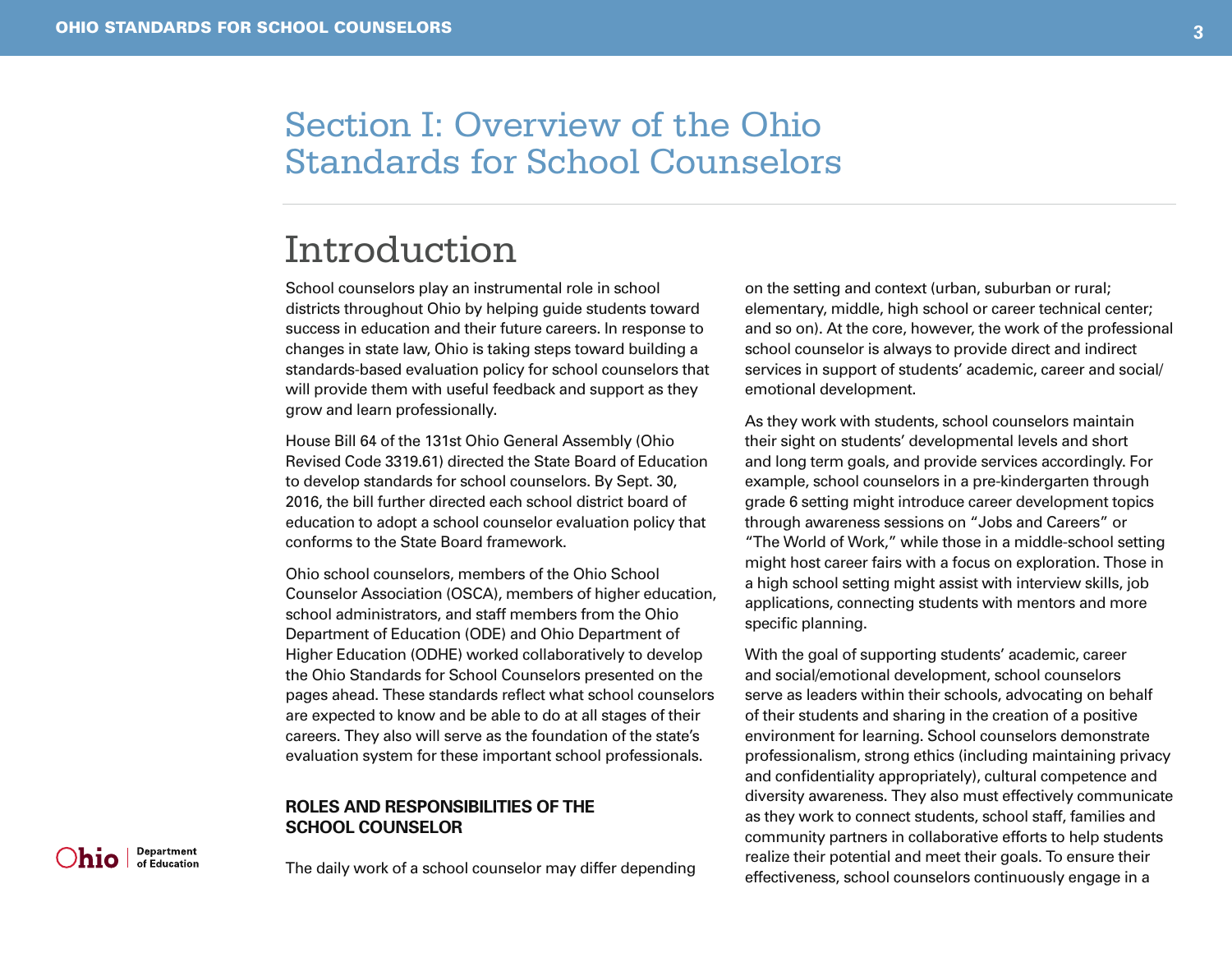<span id="page-3-0"></span>cycle of improvement in which they adjust their professional learning and practices according to an informed analysis of available data.

Effective school counselors possess a wide body of knowledge and specific personal and professional competencies. Counselors must be knowledgeable in areas including human development, effective counseling techniques, career development, societal trends, human diversity, assessment, data, technology and research on effective counseling practices. They must possess professional competencies in communication, leadership, organization, advocacy and ethics. They must demonstrate personal traits of empathy, acceptance and flexibility.

With the adoption of the Ohio Standards for School Counselors, Ohio has clearly defined the knowledge, skills and competencies of effective school counselors. These standards promote the most effective school counseling practices and offer a core set of expectations for Ohio school counselors. Professional school counselors offer students access to the kinds of high-quality direct and indirect services described here, which will support students' academic, career and social/emotional development.

While Ohio's school counselors do not serve with identical functionality, with their specific roles and daily responsibilities varying depending on factors including the size and demographics of their districts, the counselor-to-student ratio and the age of the student population being served, all of Ohio's professional school counselors meet rigorous licensure requirements that ensure their qualifications to meet these standards.

#### **The Development of the Standards**

Before state law passed in 2015, the Ohio School Counselor Association (OSCA) had already anticipated the need for detailed standards and related resources that could guide

the professional learning and evaluation of Ohio's school counselors. As a result, OSCA had already convened a writing team to draft expectations and evaluation guidelines. As its starting point, the writing team for the Ohio Standards for School Counselors began with the standards-based evaluation system and guide created by the OSCA writing team, the Ohio School Counselor Evaluation System (2013).

In addition to the work of OSCA, the writing team considered the National Model created by the American School Counselor Association (ASCA), the National Board School Counseling Standards, the standards of the Council for Accreditation of Counseling and Related Educational Programs (CACREP), the School Counselor Assessment Framework from the Ohio Assessments for Educators (OAE), and the work of exemplary states nationwide.

In consulting the work of national organizations and exemplary states, and in working together to share professional knowledge, the writing team's goal was to create a set of standards that define the role and responsibilities of the school counselor in a detailed and clear manner, while offering enough flexibility to apply to the many different roles and contexts in which school counselors serve.

The Ohio Standards for School Counselors serve as:

- An overview of the expectations of knowledge and practices of effective school counselors;
- A tool for school counselors' self-assessment and professional learning.

#### **Who is the Audience for this Document?**

The purpose for articulating clear, statewide standards is to support school counselors in advocating for the importance of their profession; engaging in professional reflection and

**Department**<br>of Education )hio l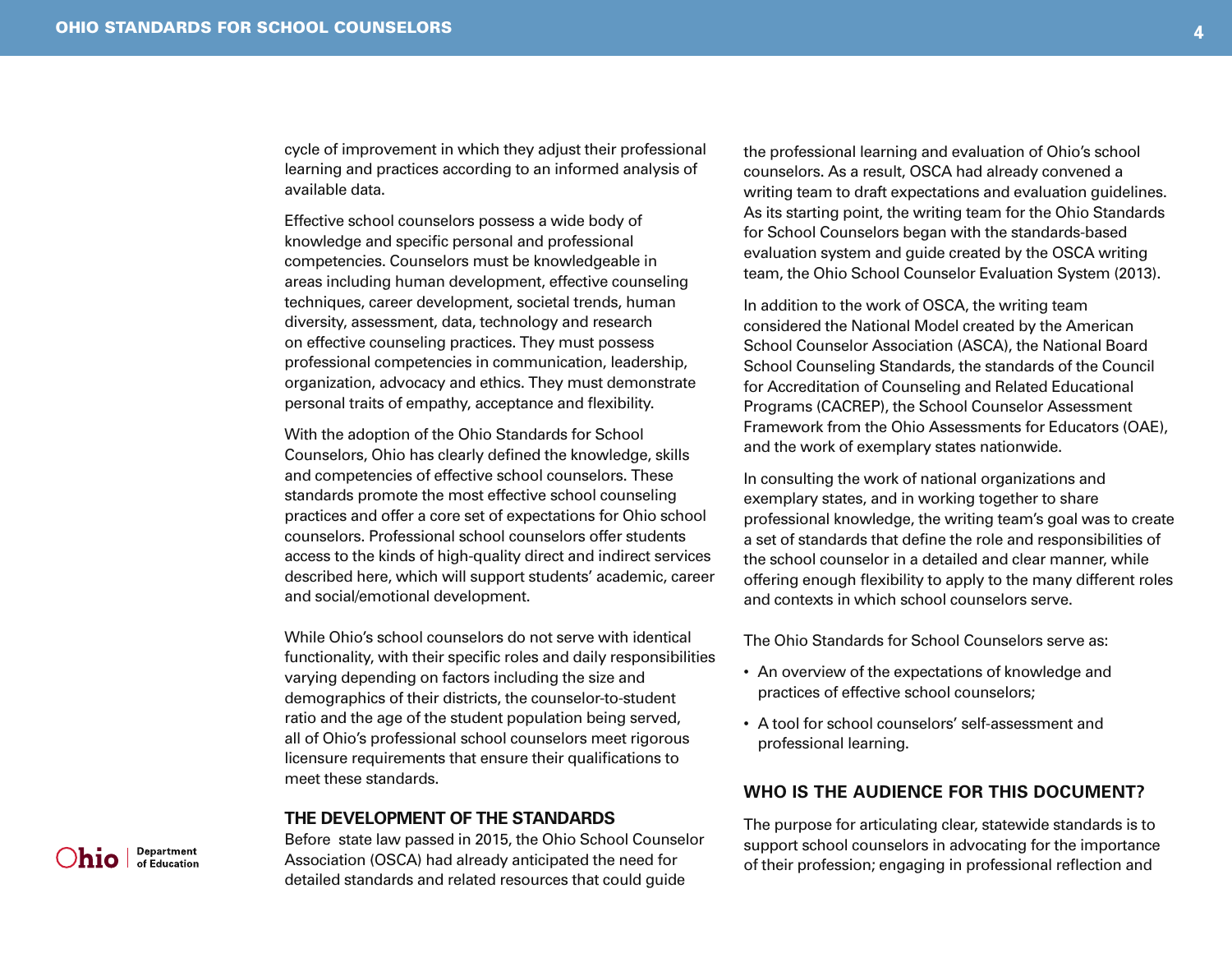self-assessment; and pursuing their own professional learning. These standards are written for the individual school counselor. Administrators seeking guidance on building effective school counseling programs can find program standards online through the American School Counselor Association (ASCA).

As a result of self-assessment using the standards, school counselors may decide to build their knowledge and skills in such areas as:

- Human growth and development, and the related needs at each stage;
- • Theories of social development, personality, and social learning, and impacts on students' academic, career and social/emotional development;
- • Learning styles and learning theories, and impacts on academic performance;
- Effective counseling and teaching techniques;
- Effective approaches to prevention and intervention;
- Meeting the needs of various populations of students;
- Cultural awareness and competence and social justice;
- Career-development theories and models;
- • Education, training and employment trends and labor market information and resources; and
- Emerging trends and issues in school counseling.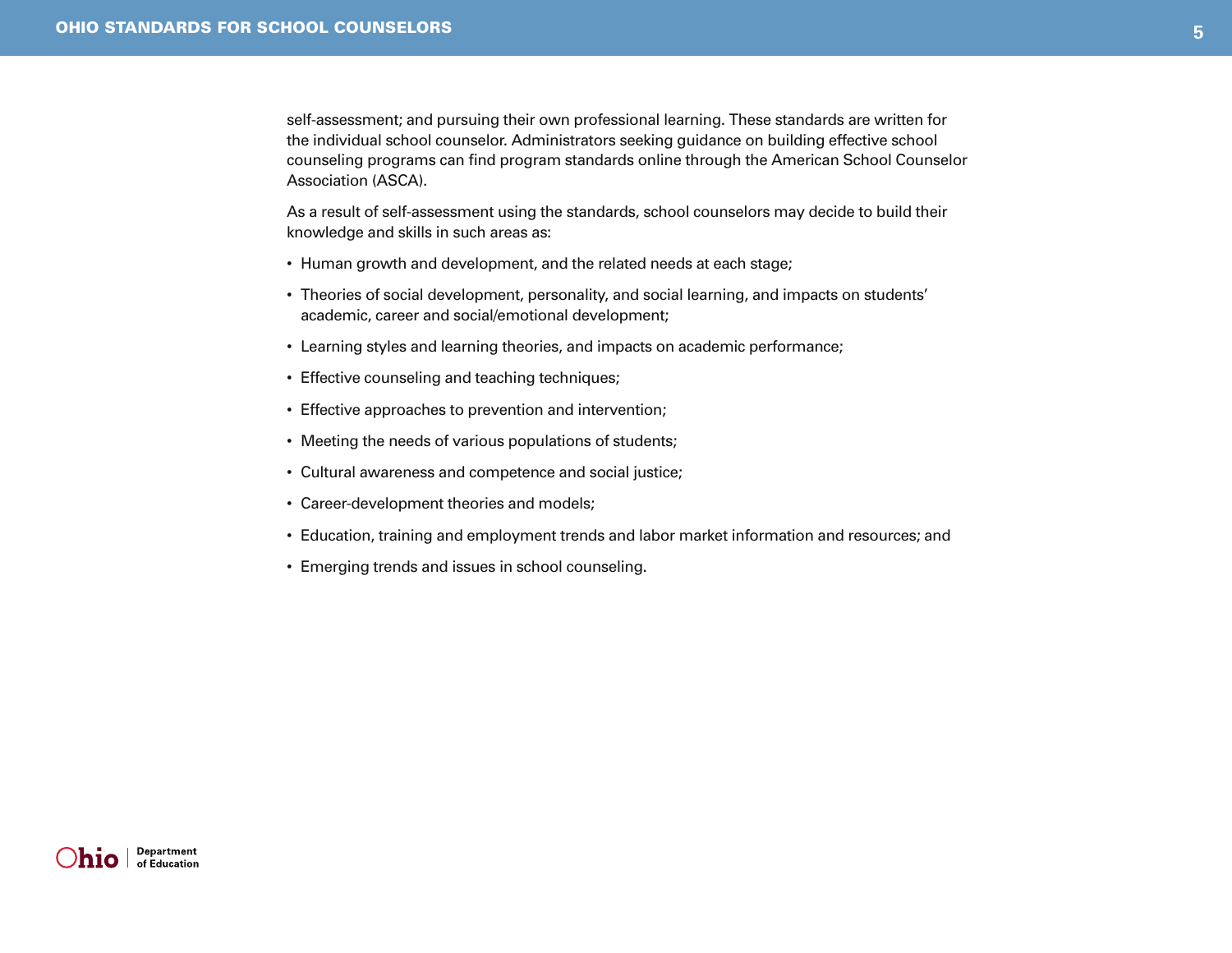#### <span id="page-5-0"></span>**Organization and Structure of the Standards:**

Each standard is organized as follows:

- Standard: The Standard expresses a definable goal or area of responsibility of school counselors.
- Narrative Summary: The Narrative Summary describes the content of and rationale for each Standard.
- • Elements: The Elements are statements of skills or characteristics that define effectiveness in the Standard.
- • Indicators: The Indicators show the knowledge and skills of each Element in practice. The Indicators are observable or measurable statements that serve as tools in discussions of effective school counselors.

This organization by Standard, Narrative Summary, Element and Indicator is shown in the graphic below:

### **Standards:**  Overarching goals and themes that provide a framework for effective practices **Narrative Summaries:** Statements that describe key understandings, assumptions and beliefs related to the Standards **Elements:**  Specific statements that define the various skills and characteristics that demonstrate effectiveness in each **Standard Indicators:**

Observable or measurable statements that provide evidence of the Standards and Elements in action



Department h10 l of Education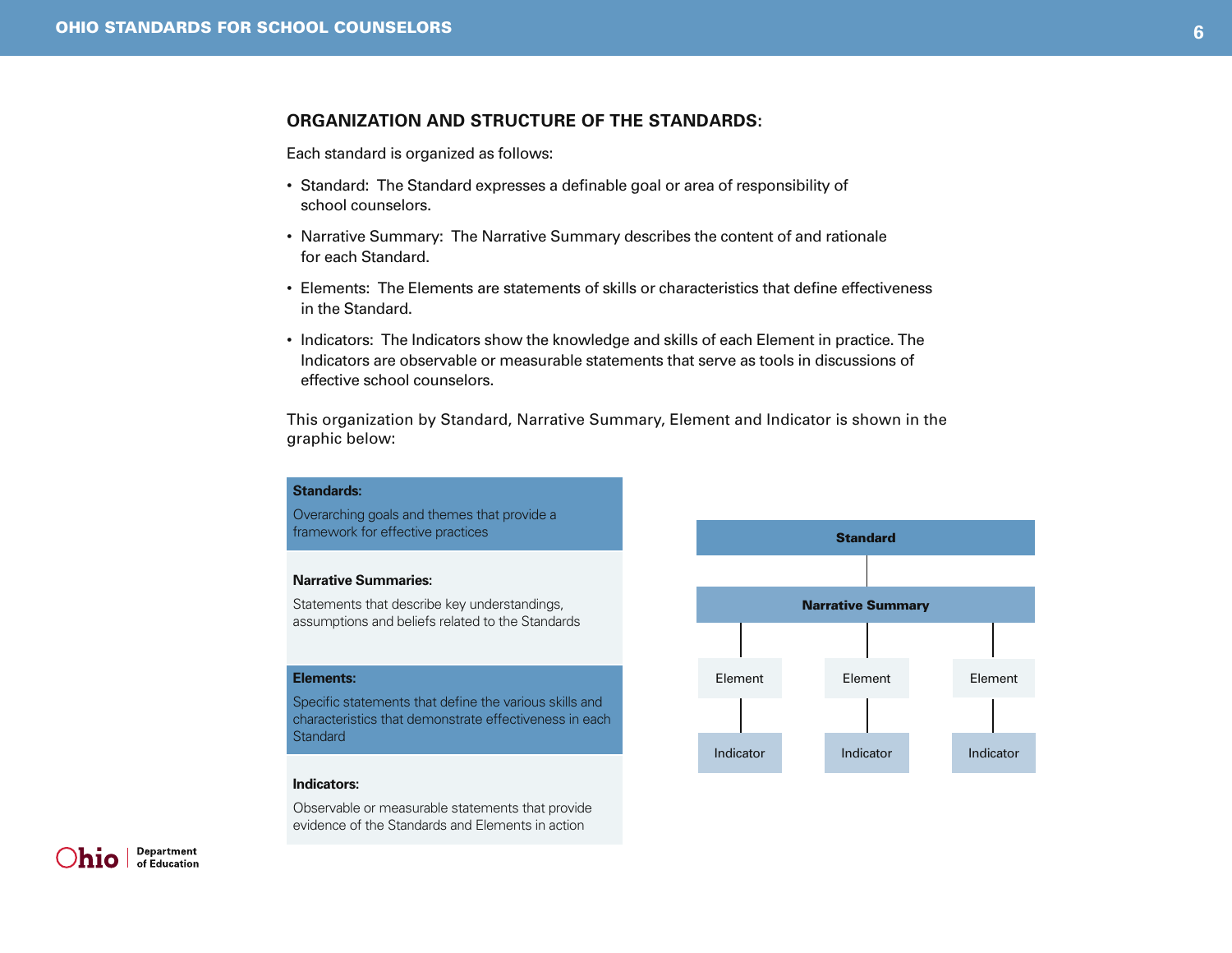#### <span id="page-6-0"></span>**The Standards in the Context of Ohio's Standards-Based Reforms:**

The Ohio Standards for School Counselors are an extension of the standards-based reforms that have taken place in Ohio over the past decade. The state has detailed student academic learning standards for P-12 ([http://education.ohio.](http://education.ohio.gov/Topics/Ohio-s-New-Learning-Standards/Ohios-New-Learning-Standards) [gov/Topics/Ohio-s-New-Learning-Standards/Ohios-New-Learning-Standards](http://education.ohio.gov/Topics/Ohio-s-New-Learning-Standards/Ohios-New-Learning-Standards)), as well as the Ohio Standards for the Teaching Profession, the Ohio Standards for Principals, the Ohio Standards for Superintendents, the Ohio Standards for Professional Development, and the Ohio Standards for School Treasurers and School Business Managers. Together, these standards show what is known about the practices of effective district leaders, school leaders, teachers and professional development systems. Copies of these standards are available on the Ohio Department of Education website:<http://education.ohio.gov/Topics/Teaching/Educator-Equity/Ohio-s-Educator-Standards>

Common themes cross all of these sets of standards. These shared foundations include an emphasis on:

- Student learning and achievement;
- Shared leadership;
- Data-based decision-making;
- • Communication and collaboration; and
- Ongoing professional learning.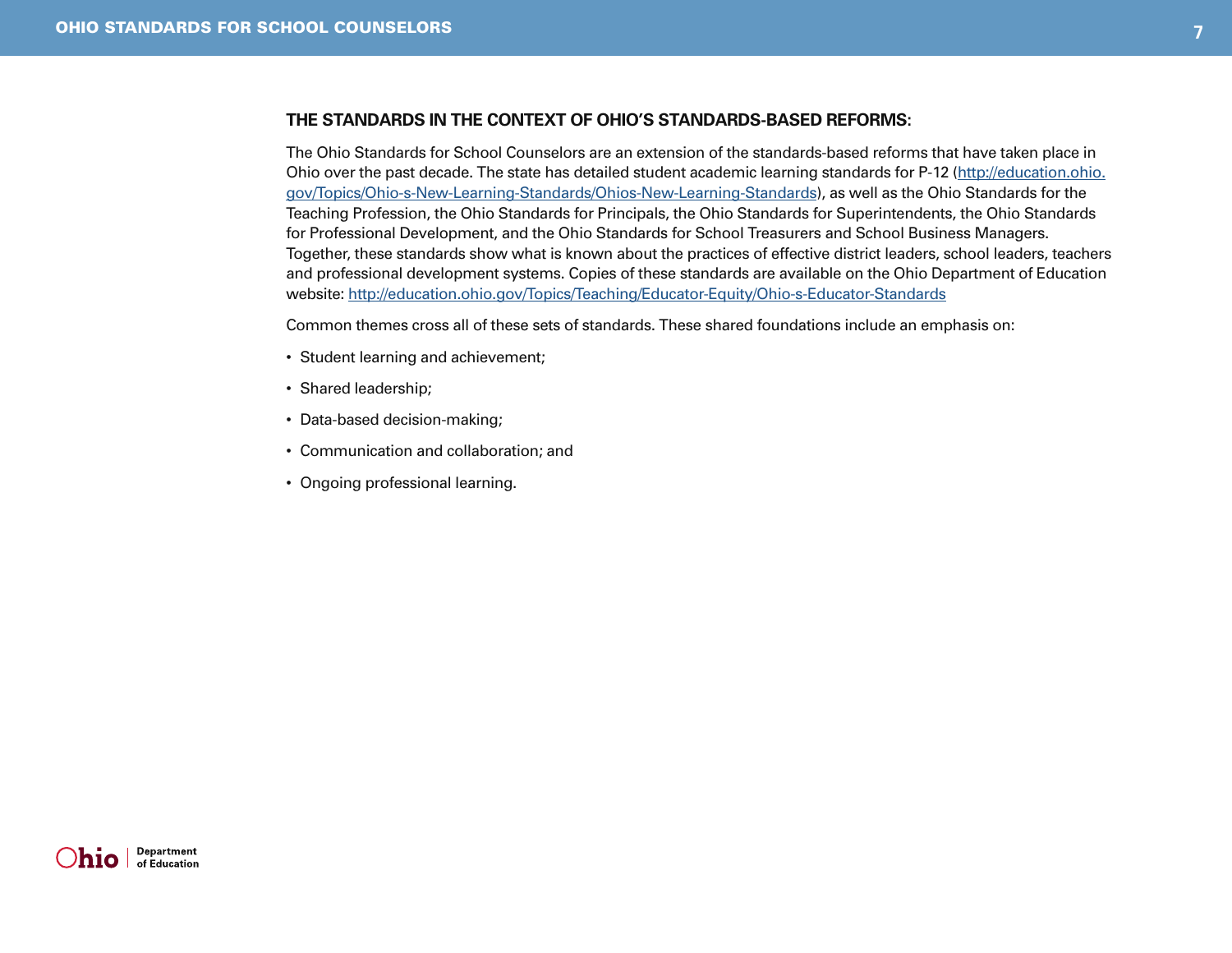### <span id="page-7-0"></span>Section II. Ohio Standards for School Counselors

| <b>Standard 1:</b>                                                                                       | School counselors collaboratively envision a plan for a comprehensive school counseling                                                                                                                                                                      |
|----------------------------------------------------------------------------------------------------------|--------------------------------------------------------------------------------------------------------------------------------------------------------------------------------------------------------------------------------------------------------------|
| Comprehensive School                                                                                     | program that is developmental, preventative and responsive, and in alignment with the school's                                                                                                                                                               |
| Counseling Program Plan                                                                                  | goals and mission.                                                                                                                                                                                                                                           |
| <b>Standard 2:</b><br>Direct Services for Academic,<br><b>Career and Social/Emotional</b><br>Development | School counselors develop a curriculum, offer individual student planning and deliver responsive<br>services in order to assist students in developing and applying knowledge, skills and mindsets<br>for academic, career and social/emotional development. |
| <b>Standard 3:</b><br>Indirect Services:<br>Partnerships and Referrals                                   | School counselors collaborate and consult with school personnel, parents/guardians,<br>community partners and agencies/organizations to coordinate support for all students.                                                                                 |
| <b>Standard 4:</b>                                                                                       | School counselors collaboratively engage in a cycle of continuous improvement using data to                                                                                                                                                                  |
| <b>Evaluation and Data</b>                                                                               | identify needs, plan and implement programs, evaluate impact and adjust accordingly.                                                                                                                                                                         |
| <b>Standard 5:</b>                                                                                       | School counselors lead school efforts and advocate for policies and practices that support an                                                                                                                                                                |
| Leadership and Advocacy                                                                                  | equitable, safe, inclusive and positive learning environment for all students.                                                                                                                                                                               |
| <b>Standard 6:</b><br>Professional Responsibility,<br>Knowledge and Growth                               | School counselors adhere to the ethical standards of the profession, engage in ongoing<br>professional learning and refine their work through reflection.                                                                                                    |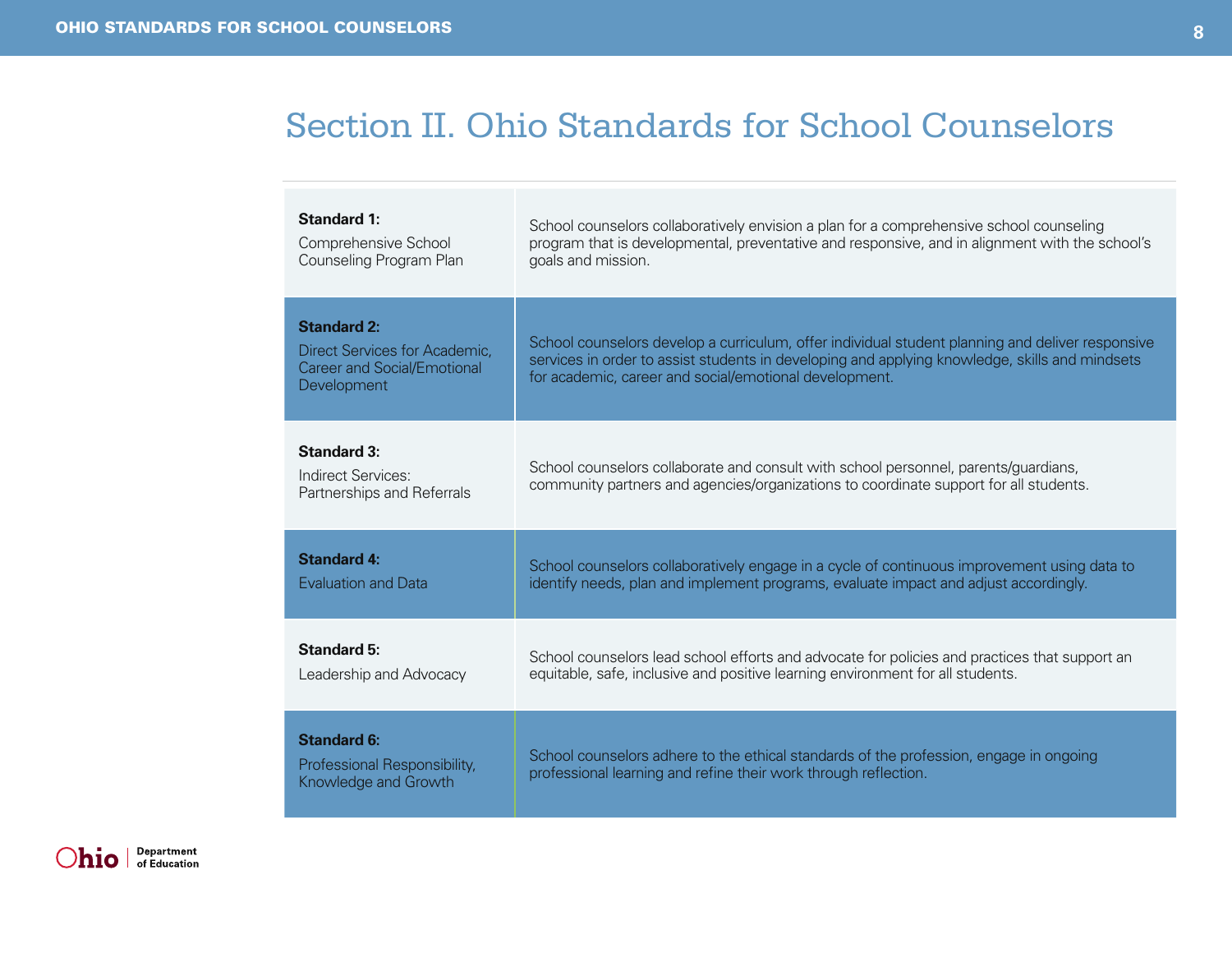#### <span id="page-8-0"></span>**Standard 1. Comprehensive School Counseling Program Plan**

**School counselors collaboratively envision a plan for a comprehensive school counseling program that is developmental, preventative and responsive, and in alignment with the school's goals and mission.**

#### Narrative Summary:

A comprehensive school counseling program is an integral part of an effective school, serving to meet the academic, career and social/emotional development needs of all students. To be effective for each and every student in the school community, the program must be data-based, developmental, systematic and comprehensive. To lead the development of the comprehensive school counseling program, school counselors must know the effective practices in their field and be familiar with the expectations described by experts in the field, such as the work of the American School Counselor Association.

#### Elements:

- 1.1 School counselors possess the knowledge and skills to design a comprehensive and proactive school counseling program.
- 1.2 School counselors collaborate to design the school counseling program.
- **1.3** School counselors take leadership in identifying resources for the school counseling program.
- **1.4** The school counseling program aligns with the school's goals and mission.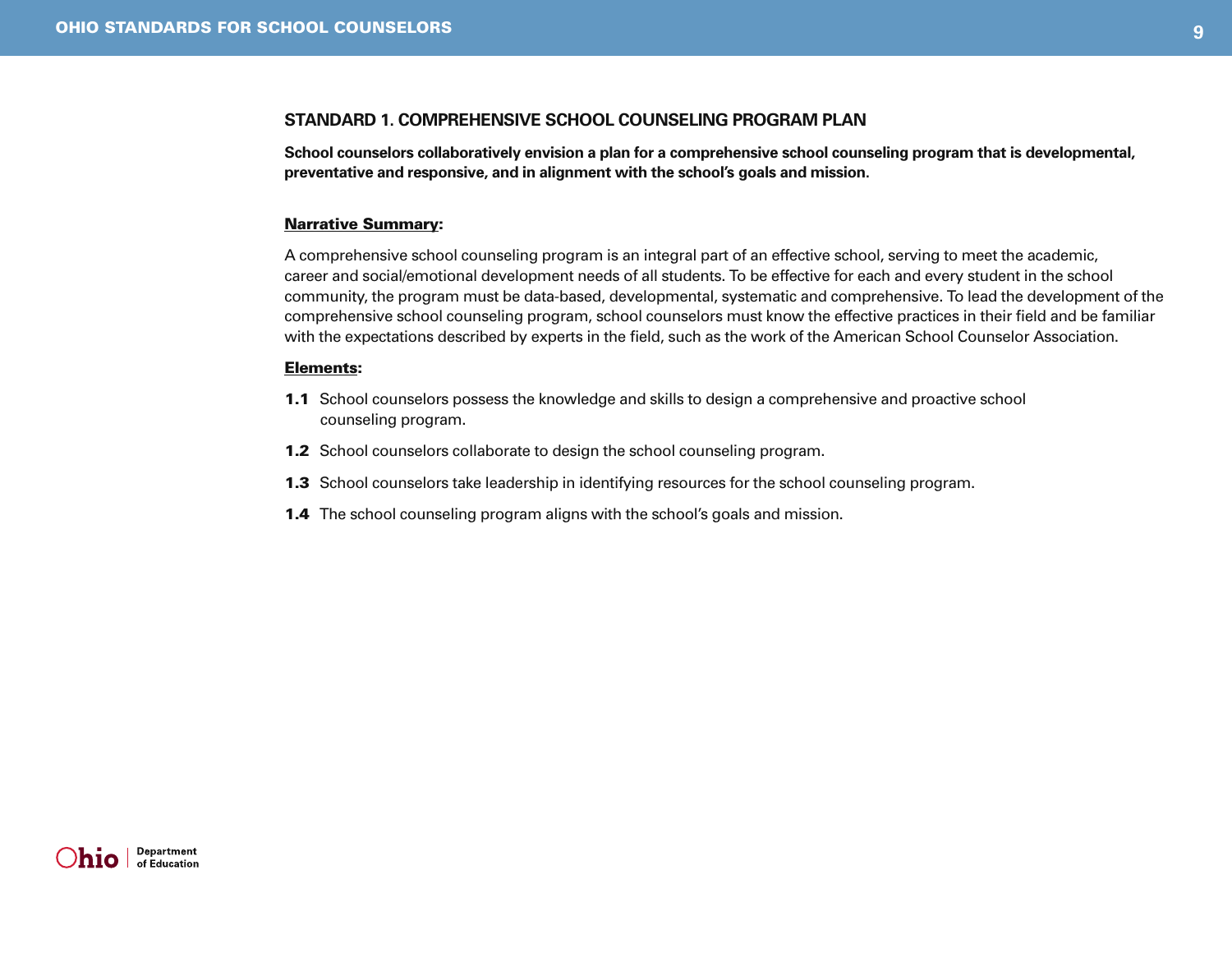**School counselors collaboratively envision a plan for a comprehensive school counseling program that is developmental, preventative and responsive, and in alignment with the school's goals and mission.**

|   | <b>STANDARD 1 ELEMENTS</b>                                                                                                        | <b>INDICATORS</b>                                                                                                                                                                                                                        |
|---|-----------------------------------------------------------------------------------------------------------------------------------|------------------------------------------------------------------------------------------------------------------------------------------------------------------------------------------------------------------------------------------|
|   |                                                                                                                                   | a. The comprehensive plan includes clearly stated program priorities, student improvement goals,<br>proactive and preventive strategies, and a data-informed cycle of evaluation.                                                        |
|   | School counselors possess<br>the knowledge and skills<br>to design a comprehensive<br>and proactive school<br>counseling program. | b. The comprehensive plan includes a school counseling core curriculum that includes sequenced<br>activities based on students' academic, career and social/emotional development.                                                       |
|   |                                                                                                                                   | c. The comprehensive plan is responsive, prepared with services to intervene on behalf of students<br>at risk (educationally, socially, or emotionally) or in times of crisis.                                                           |
|   |                                                                                                                                   | d. The comprehensive plan includes an individual planning system, in which counselors work with<br>students to set flexible goals tailored to students' individual educational, career, social/emotional<br>development and aspirations. |
|   |                                                                                                                                   | e. The comprehensive plan promotes connections and collaborations among teachers, staff,<br>parents/guardians and community partners.                                                                                                    |
|   |                                                                                                                                   | f. School counselors use technology in planning the comprehensive school counseling program,<br>and the plan employs technology to deliver services and meet student needs.                                                              |
|   |                                                                                                                                   | a. School counselors collaborate with key stakeholders to set the goals, priorities, organization and                                                                                                                                    |
| Ņ | School counselors<br>collaborate to design the<br>school counseling program.                                                      | implementation strategies for the comprehensive school counseling program.<br>b. School counselors communicate the goals of the program with students, school personnel,                                                                 |
|   |                                                                                                                                   | parents/guardians and community partners.                                                                                                                                                                                                |
|   | School counselors take                                                                                                            | a. School counselors identify roles and responsibilities of stakeholders in managing and<br>implementing the comprehensive school counseling program.                                                                                    |
| ო | leadership in identifying<br>resources for the school<br>counseling program.                                                      | b. School counselors collaborate to identify resources (time, money, school staff, community<br>partners) and manage resources to implement the plan.                                                                                    |
|   |                                                                                                                                   | a. School counselors can communicate the integral relationship of the school counseling program<br>with the total educational program.                                                                                                   |
|   | The school counseling<br>program aligns with the<br>school's goals and mission.                                                   | b. School counselors can articulate how the plan aligns to initiatives at the federal, state and local<br>level and aligns to state, district and building goals and activities.                                                         |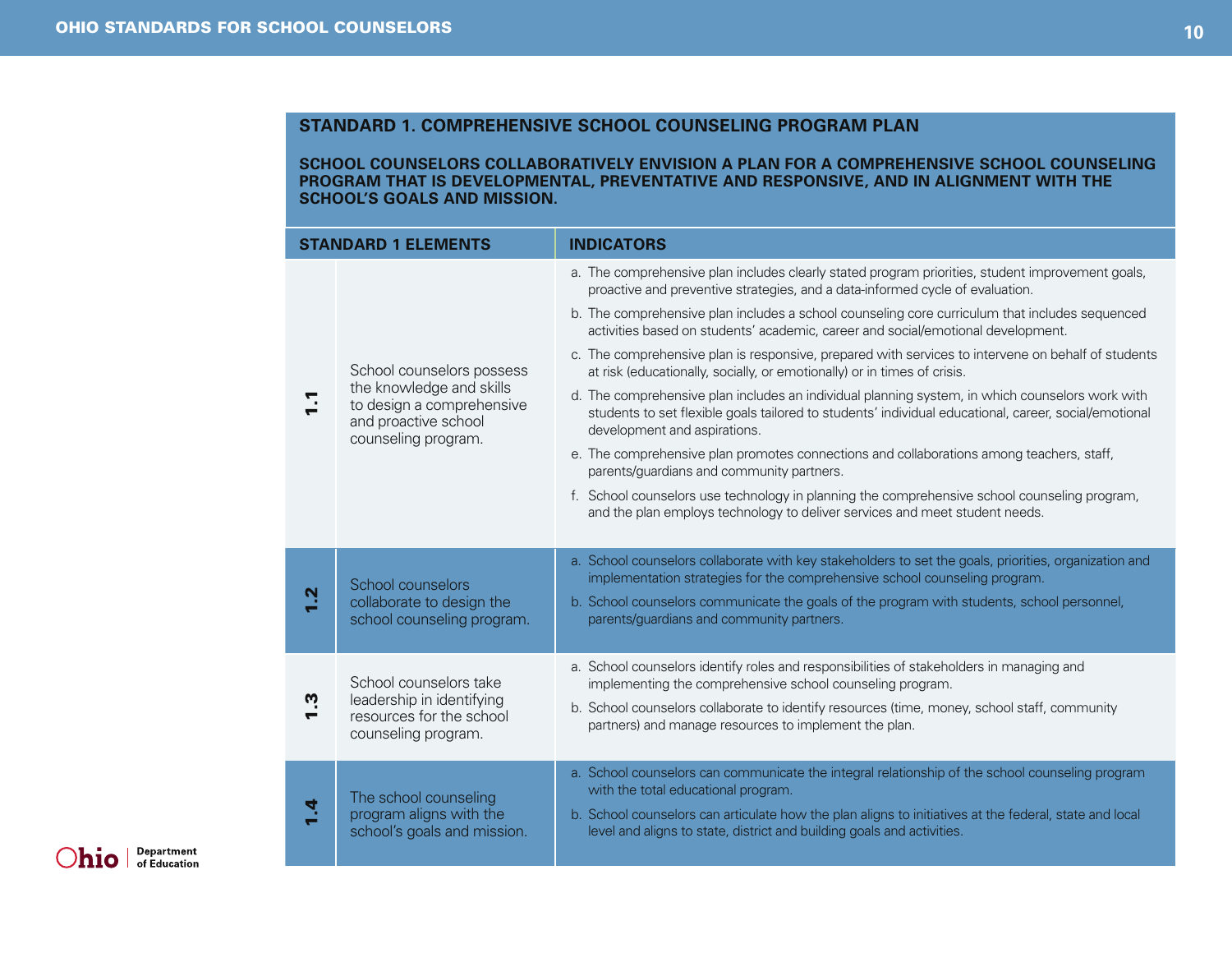#### <span id="page-10-0"></span>**Standard 2. Direct Services for Academic, Career and Social/Emotional Development**

School counselors develop a curriculum, offer individual student planning and deliver responsive services in order to assist students in developing and applying knowledge, skills and mindsets for academic, career and social/emotional development.

#### Narrative Summary:

School counselors work with students to promote academic, career and social/emotional learning and well-being. School counselors provide direct services for students to help them build knowledge, skills and mindsets in order to set goals, solve problems and reason through complex choices related to their academic, career and social/emotional development. School counselors purposefully employ a variety of approaches to implement the comprehensive school counseling program and provide direct services to students. These may include individual and group counseling; one-on-one meetings; group lessons; classroom presentations or assemblies; integrated or stand-alone lessons; parent/guardian and family education; and other approaches. Effective school counselors build on students' strengths, while helping them identify and manage their challenges.

#### Elements:

- 2.1 Curriculum Development: School counselors possess the knowledge and skills to develop an effective school counseling core curriculum.
- 2.2 Individual Student Planning: School counselors work directly with students to support their academic progress and goals.
- **2.3 Individual Student Planning:** School counselors work directly with students to develop their college and career-related knowledge, skills and pathways.
- **2.4 Individual Student Planning:** School counselors work directly with students to support their social/emotional development, skills and mindsets.
- 2.5 Responsive Services: School counselors develop appropriate interventions for students as needed.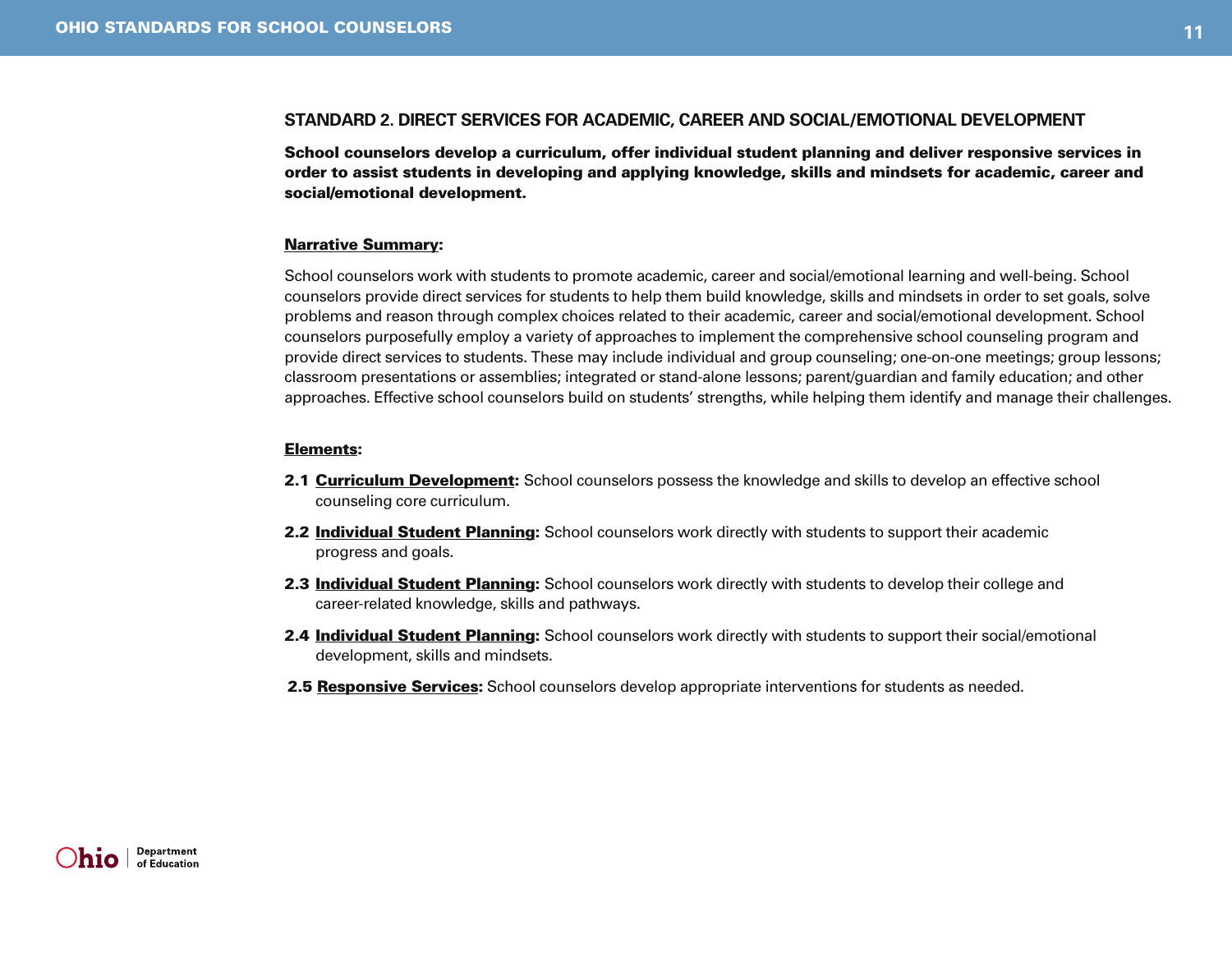#### **Standard 2. Direct Services for Academic, Career and Social/Emotional Development**

**School counselors develop a curriculum, offer individual student planning and deliver responsive services in order to assist students in developing and applying knowledge, skills and mindsets for academic, career and social/emotional development.**

|                  | <b>STANDARD 2 ELEMENTS</b>                                                                                                                                            | <b>INDICATORS</b>                                                                                                                                                                                                                                                                                                                                                                                                                                                                                                                                                                                                                                                                                                                                          |
|------------------|-----------------------------------------------------------------------------------------------------------------------------------------------------------------------|------------------------------------------------------------------------------------------------------------------------------------------------------------------------------------------------------------------------------------------------------------------------------------------------------------------------------------------------------------------------------------------------------------------------------------------------------------------------------------------------------------------------------------------------------------------------------------------------------------------------------------------------------------------------------------------------------------------------------------------------------------|
| 2.1              | Curriculum Development:<br>School counselors possess<br>the knowledge and skills to<br>develop an effective school<br>counseling core curriculum.                     | a. School counselors demonstrate knowledge of accepted theories and effective<br>techniques of developmental school counseling.<br>b. School counselors understand student development and<br>developmental characteristics.<br>c. School counselors recognize environmental factors that influence<br>students' development.<br>d. School counselors understand various exceptionalities and populations of students.<br>e. School counselors use student standards to drive the delivery of direct services<br>to students.<br>f. School counselors can clearly articulate a rationale for their decisions.                                                                                                                                              |
| 2.2              | Individual Student Planning:<br>School counselors work<br>directly with students to<br>support their academic<br>progress and goals.                                  | a. School counselors plan and deliver effective activities and experiences designed to<br>enhance student learning and achievement.<br>b. School counselors possess deep knowledge of the school academic program in order<br>to help students make appropriate academic decisions.<br>c. School counselors counsel students, in collaboration with parents/guardians, to set<br>academic goals.                                                                                                                                                                                                                                                                                                                                                           |
| $2.\overline{3}$ | Individual Student Planning:<br>School counselors work<br>directly with students to<br>develop their college and<br>career-related knowledge,<br>skills and pathways. | a. School counselors provide developmentally appropriate counseling designed to<br>build students' awareness of, skills for and navigation through varied college and<br>career opportunities.<br>b. (As appropriate on a developmental continuum) School counselors possess and clearly<br>communicate knowledge of educational options (P-12 and postsecondary), including<br>flexible credit options, and opportunities to earn Ohio college credit.<br>c. (As appropriate on a developmental continuum) School counselors possess and clearly<br>communicate knowledge of Ohio-specific career counseling resources.<br>d. School counselors employ technology effectively to help students explore college and<br>career interests and opportunities. |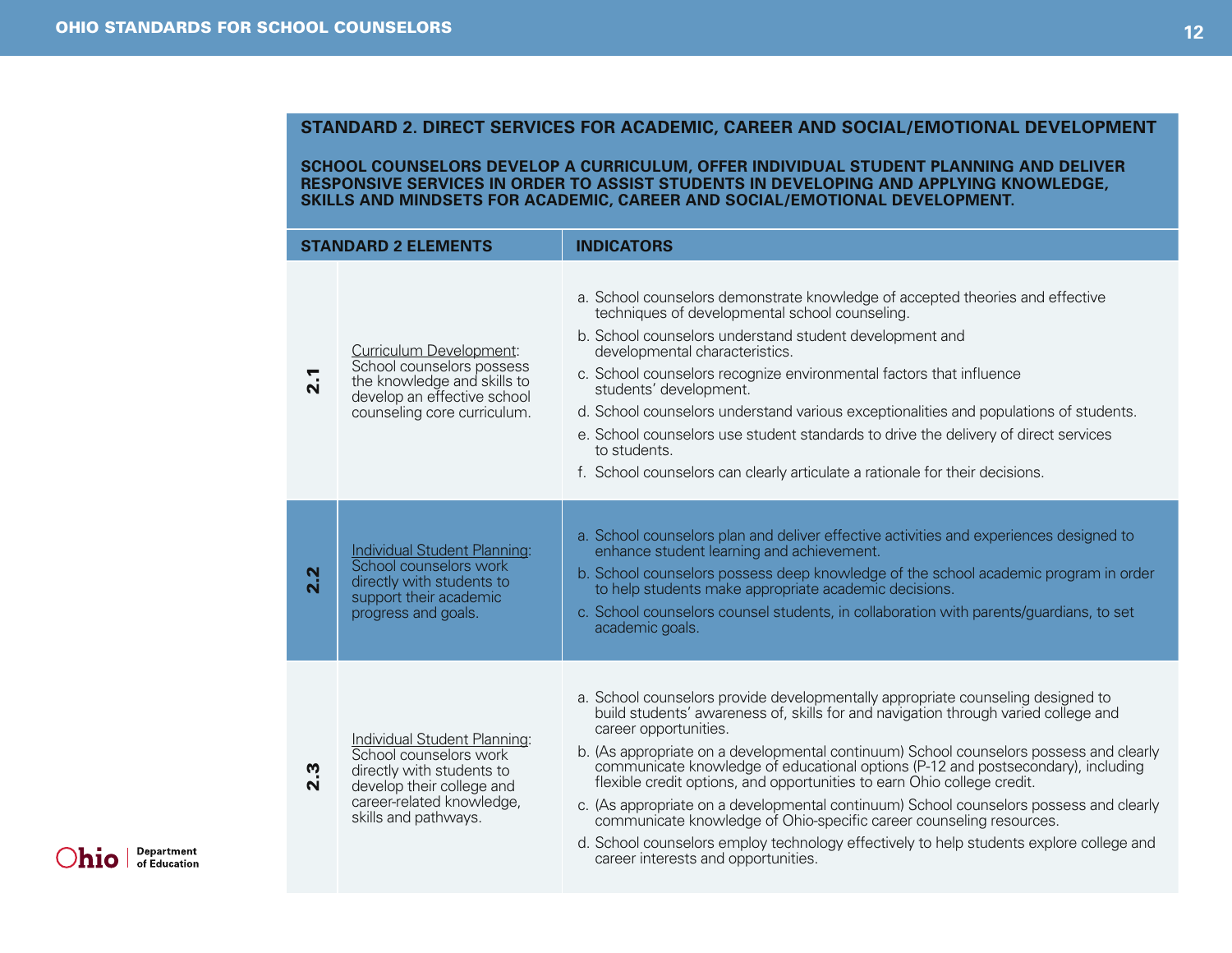#### **Standard 2. Direct Services for Academic, Career and Social/Emotional Development,**  CONT.

**School counselors develop a curriculum, offer individual student planning and deliver responsive services in order to assist students in developing and applying knowledge, skills and mindsets for academic, career and social/emotional development.**

|                                    | <b>STANDARD 2 ELEMENTS</b>                                                                                                                                            | <b>INDICATORS</b>                                                                                                                                                                                                                                                                                                                                                                                                                                                           |
|------------------------------------|-----------------------------------------------------------------------------------------------------------------------------------------------------------------------|-----------------------------------------------------------------------------------------------------------------------------------------------------------------------------------------------------------------------------------------------------------------------------------------------------------------------------------------------------------------------------------------------------------------------------------------------------------------------------|
| $\frac{4}{2}$                      | <u>Individual Student Planning:</u><br>School counselors work<br>directly with students<br>to support their social/<br>emotional development,<br>skills and mindsets. | a. School counselors observe and assess students' social/emotional development<br>and skills.<br>b. School counselors plan and deliver effective activities and experiences to promote<br>wellness and help students develop the character traits and self-awareness<br>needed for success.                                                                                                                                                                                 |
| <u>ุุุุุุ</u><br>$\mathbf{\Omega}$ | <b>Responsive Services:</b><br>School counselors develop<br>appropriate interventions<br>for students as needed.                                                      | a. School counselors monitor student progress related to academic, career and<br>social/emotional development.<br>b. School counselors implement and/or recommend interventions for students as<br>needed, including academic and behavior interventions and supports.<br>c. School counselors are trained in crisis response, and articulate and provide an<br>appropriate role in a plan for intervening quickly and systematically in response to<br>a trauma or crisis. |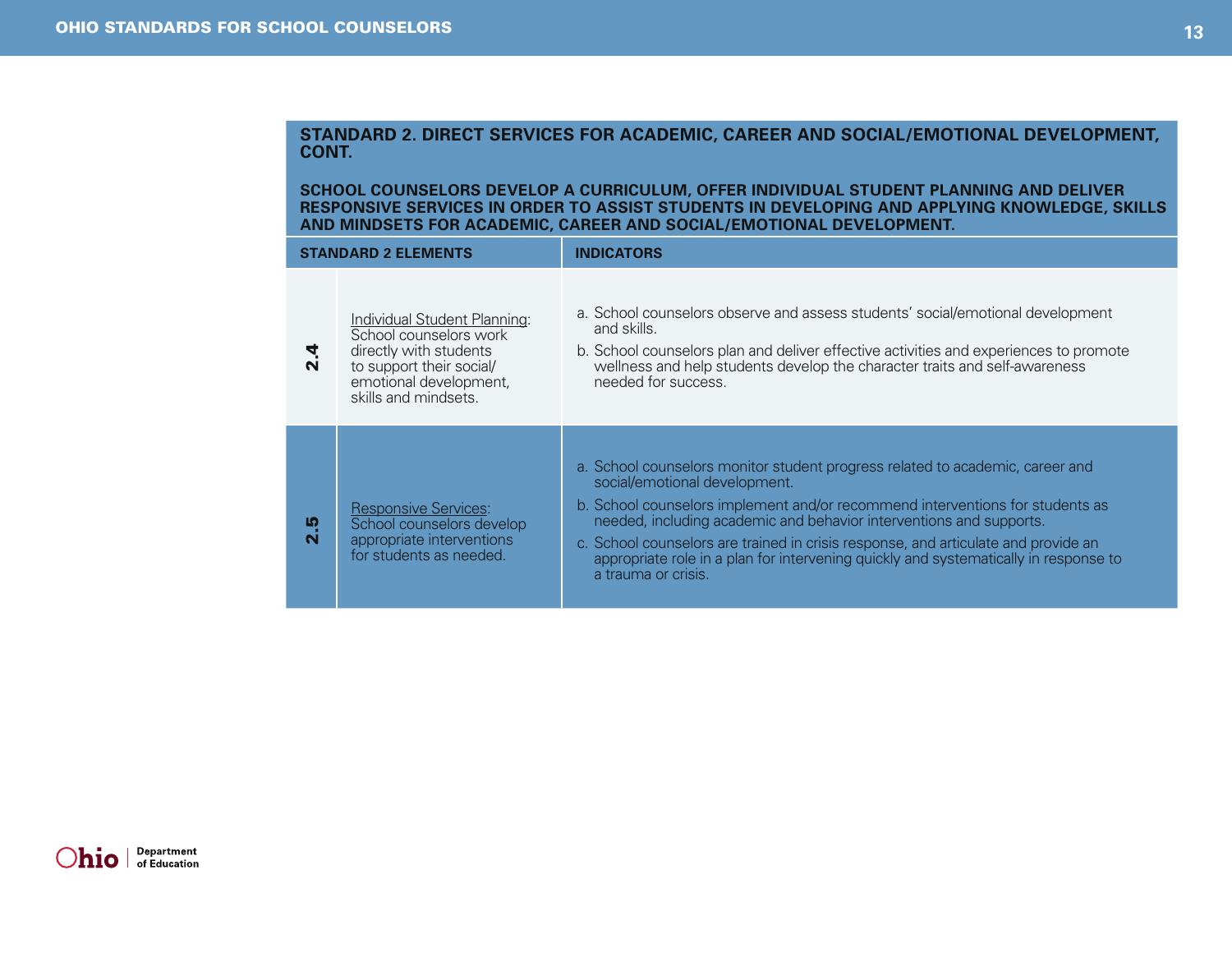#### <span id="page-13-0"></span>**Standard 3. Indirect Services: Partnerships and Referrals**

School counselors collaborate and consult with school personnel, parents/guardians, community partners and agencies/organizations to coordinate support for all students.

#### Narrative Summary:

School counselors recognize that educating students is a shared responsibility, involving students, school personnel, parents/ guardians and the community. To this end, counselors provide indirect services on behalf of students by fostering open communication and collaboration among the school, home and community in order to promote and build trust, understanding and partnerships. School counselors seek solutions and provide referrals to meet students' academic, career and social/ emotional development needs.

#### Elements:

- **3.1** School counselors partner with school personnel and parents/guardians to achieve common goals for student success.
- 3.2 School counselors coordinate school and community resources and provide referrals as needed to support students and promote their success.

#### **Standard 3. Indirect Services: Partnerships and Referrals**

#### **School counselors collaborate and consult with school personnel, parents/guardians, community partners and agencies/organizations to coordinate support for all students.**

|  | <b>STANDARD 3 ELEMENTS</b>                                                                                                                    | <b>INDICATORS</b>                                                                                                                                                                                     |
|--|-----------------------------------------------------------------------------------------------------------------------------------------------|-------------------------------------------------------------------------------------------------------------------------------------------------------------------------------------------------------|
|  |                                                                                                                                               | a. School counselors involve parents/guardians in students' academic, career and<br>social/emotional development.                                                                                     |
|  | School counselors partner with<br>school personnel and parents/<br><u>प</u><br>m<br>guardians to achieve common goals<br>for student success. | b. School counselors provide clear, relevant and appropriate information for<br>students and their parents/guardians.                                                                                 |
|  |                                                                                                                                               | c. School counselors facilitate communication between students, parent/guardians<br>and school personnel, and encourage school personnel involvement in working<br>with families to support students. |
|  |                                                                                                                                               | d. School counselors demonstrate skills in teamwork, communication and<br>problem-solving when providing indirect services on behalf of students.                                                     |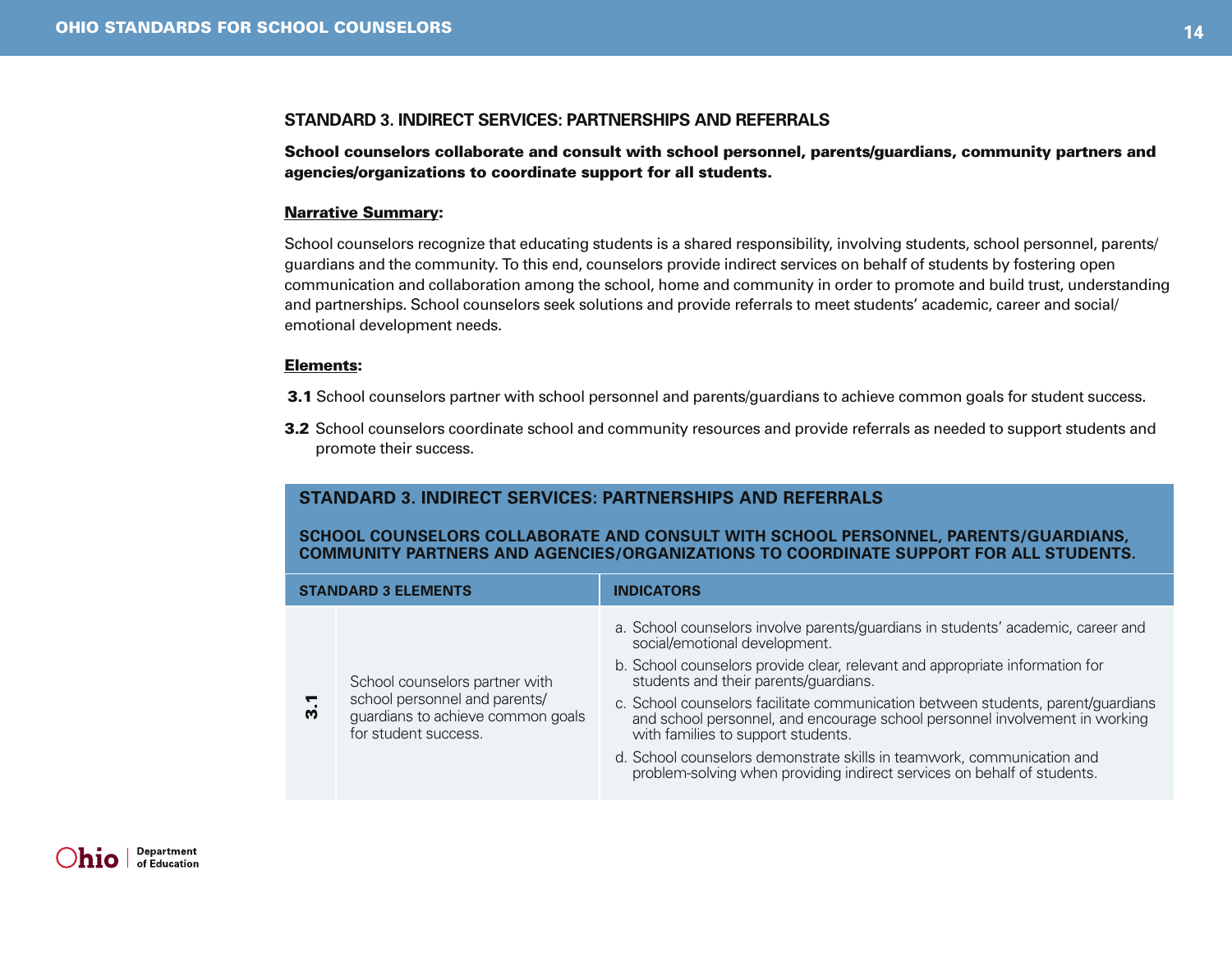#### **Standard 3. Indirect Services: Partnerships and Referrals**

School counselors collaborate and consult with school personnel, parents/guardians, community partners and agencies/organizations to coordinate support for all students.

#### **Standard 3. Indirect Services: Partnerships and Referrals, CONT.**

**School counselors collaborate and consult with school personnel, parents/guardians, community partners and agencies/organizations to coordinate support for all students.**

| <b>STANDARD 3 ELEMENTS</b> |                                                                                                                                                        | <b>INDICATORS</b>                                                                                                                                                                                                                                                                                                                                                                                                                                                                             |
|----------------------------|--------------------------------------------------------------------------------------------------------------------------------------------------------|-----------------------------------------------------------------------------------------------------------------------------------------------------------------------------------------------------------------------------------------------------------------------------------------------------------------------------------------------------------------------------------------------------------------------------------------------------------------------------------------------|
| 3.2                        | School counselors coordinate<br>school and community resources<br>and provide referrals as needed<br>to support students and<br>promote their success. | a. School counselors demonstrate knowledge of available community resources.<br>b. School counselors coordinate with community partners to make connections<br>and integrate community resources towards the program goals of academic,<br>career and social/emotional development.<br>c. School counselors connect and refer students, parents/guardians, school<br>personnel and others to appropriate mentors, professionals, agencies and<br>services in the school and in the community. |

Ohio | Department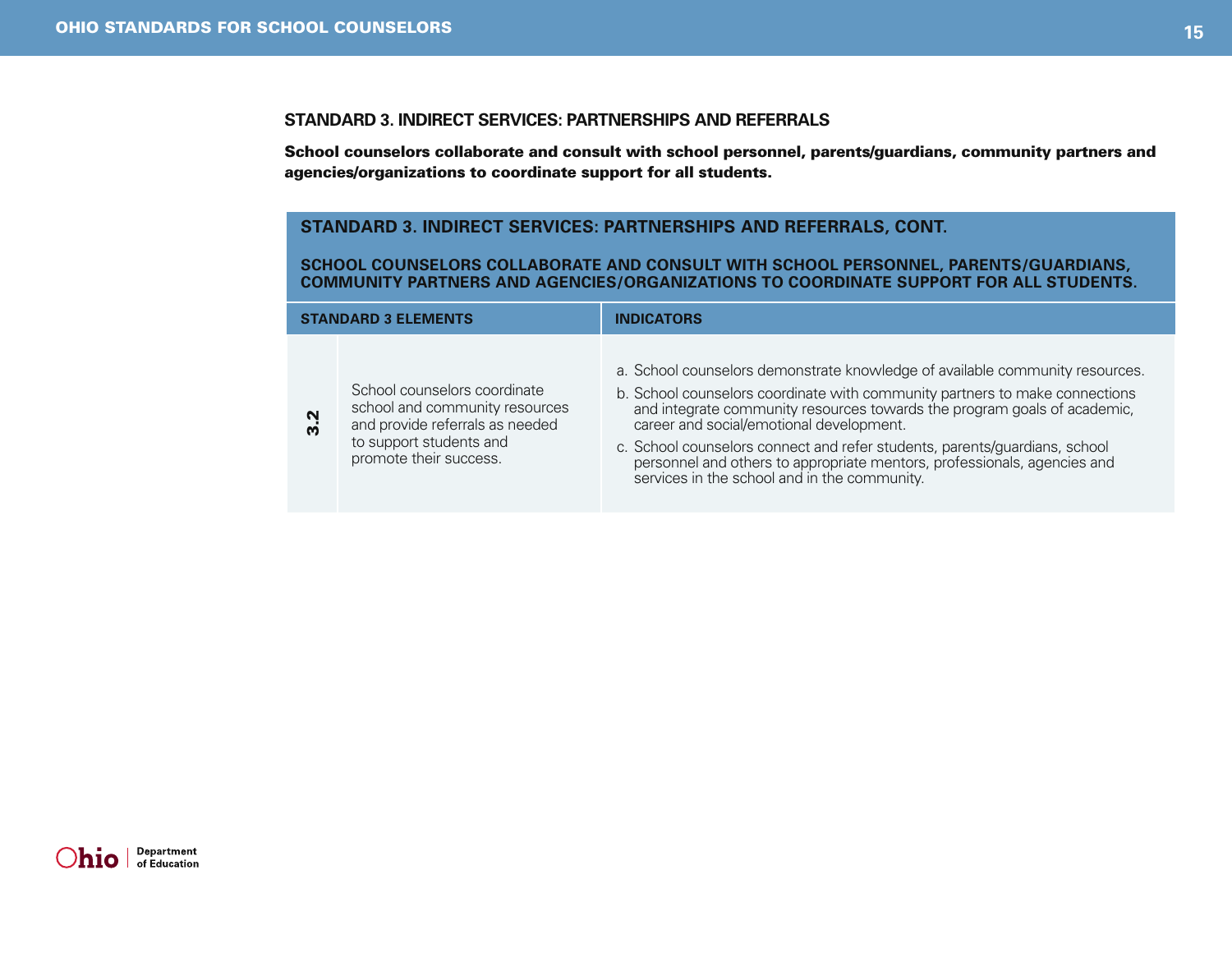#### <span id="page-15-0"></span>**Standard 4. Evaluation and Data**

School counselors collaboratively engage in a cycle of continuous improvement using data to identify needs, plan and implement programs, evaluate impact and adjust accordingly.

#### Narrative Summary:

School counselors understand the importance of using data to plan, implement and continually improve. Data are a key element in accountability of the comprehensive school counseling program.

#### Elements:

- 4.1 School counselors monitor student performance and progress.
- 4.2 School counselors monitor the effectiveness of the school counseling program.
- 4.3 School counselors use data to recommend changes and adjustments to the comprehensive school counseling program, specific practices and/or school policies and procedures to foster student success.

#### **Standard 4. Evaluation and Data**

**School counselors collaboratively engage in a cycle of continuous improvement using data to identify needs, plan and implement programs, evaluate impact and adjust accordingly.** 

| <b>STANDARD 4 ELEMENTS</b> |                                                                   | <b>INDICATORS</b>                                                                                                                                                                                                                                                                                                                                                                                                                                                                                                                                                                                                                                                                                                                                                                                                                                                 |
|----------------------------|-------------------------------------------------------------------|-------------------------------------------------------------------------------------------------------------------------------------------------------------------------------------------------------------------------------------------------------------------------------------------------------------------------------------------------------------------------------------------------------------------------------------------------------------------------------------------------------------------------------------------------------------------------------------------------------------------------------------------------------------------------------------------------------------------------------------------------------------------------------------------------------------------------------------------------------------------|
|                            | School counselors monitor<br>student performance<br>and progress. | a. School counselors understand the purpose and design of various assessments.<br>b. School counselors interpret and communicate assessment results, and make<br>recommendations accordingly.<br>c. School counselors gather and monitor individual and group student data, including<br>academic, attendance and behavioral data.<br>d. School counselors gather feedback from students, colleagues, parents/<br>guardians and community members to identify issues and barriers that impede<br>student success.<br>e. School counselors analyze and use collected data and feedback to plan appropriate<br>activities and experiences for students.<br>f. School counselors maintain and communicate student records according to laws,<br>regulations, and confidentiality guidelines, and as detailed in the ASCA Ethical<br>Standards for School Counselors. |

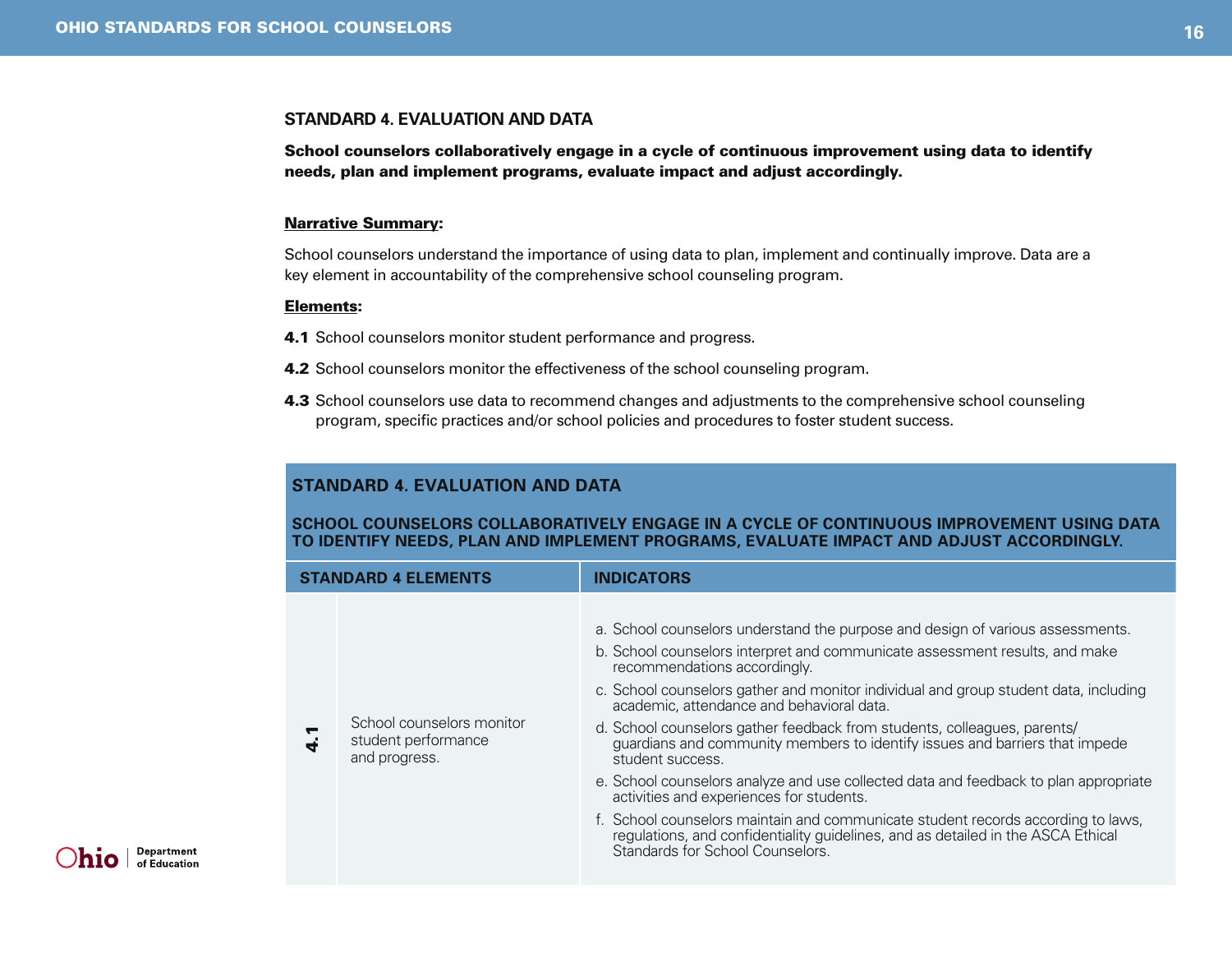#### **Standard 4. Evaluation and Data, cont.**

**School counselors collaboratively engage in a cycle of continuous improvement using data to identify needs, plan and implement programs, evaluate impact and adjust accordingly.** 

|   | <b>STANDARD 4 ELEMENTS</b>                                                                                                                                                                                               | <b>INDICATORS</b>                                                                                                                                                                                                                                                                                                                                                                                                                 |
|---|--------------------------------------------------------------------------------------------------------------------------------------------------------------------------------------------------------------------------|-----------------------------------------------------------------------------------------------------------------------------------------------------------------------------------------------------------------------------------------------------------------------------------------------------------------------------------------------------------------------------------------------------------------------------------|
|   | School counselors monitor the<br>effectiveness of the school<br>counseling program.                                                                                                                                      | a. School counselors develop measurable outcomes for school counseling activities,<br>interventions and experiences.<br>b. School counselors collaborate to create ongoing, regular, pre- and post measures<br>of the effectiveness of the comprehensive school counseling program.<br>c. School counselors analyze results of program evaluations and relevant data.<br>d. School counselors report results to key stakeholders. |
| w | School counselors use data<br>to recommend changes<br>and adjustments to the<br>comprehensive school<br>counseling program, specific<br>practices and/or school<br>policies and procedures to<br>foster student success. | a. School counselors continually use site-specific data to demonstrate results and<br>refine, enhance or recommend change to policies, procedures and programs as<br>needed to promote students' academic, career and social/emotional development.                                                                                                                                                                               |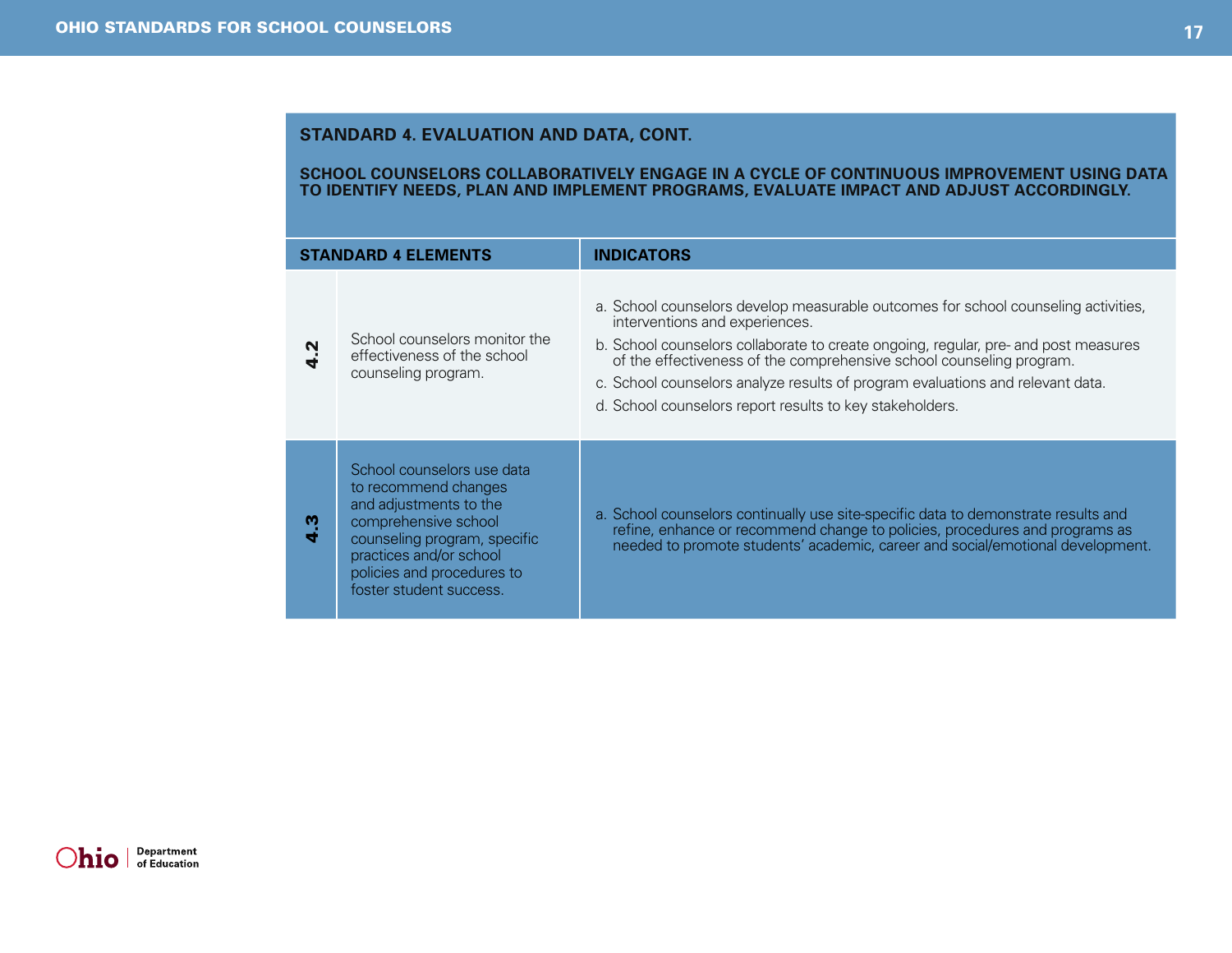#### <span id="page-17-0"></span>**Standard 5. Leadership and Advocacy**

School counselors lead efforts to advocate for programs, policies and practices that support an equitable, safe, inclusive and positive learning environment for all students.

#### Narrative Summary:

School counselors recognize that they hold a unique role in schools, as leaders and advocates for the well-being of the whole child—including students' academic, career and social/emotional development. School counselors have a big picture view of the school community and span of student development and growth. In this role, school counselors work as dedicated professionals who provide leadership and advocacy for the development, implementation and management of the comprehensive school counseling program. Through their ongoing collaborations with students, parents/guardians, families, school administrators and personnel, school counselors contribute to a caring school culture.

#### Elements:

- **5.1** School counselors serve as leaders.
- **5.2** School counselors take leadership in promoting a school environment that is inclusive of, responsive to and safe for its diverse members.
- 5.3 School counselors advocate on behalf of all students.
- 5.4 School counselors advocate for their profession and the role that school counselors play in fostering student success and well-being.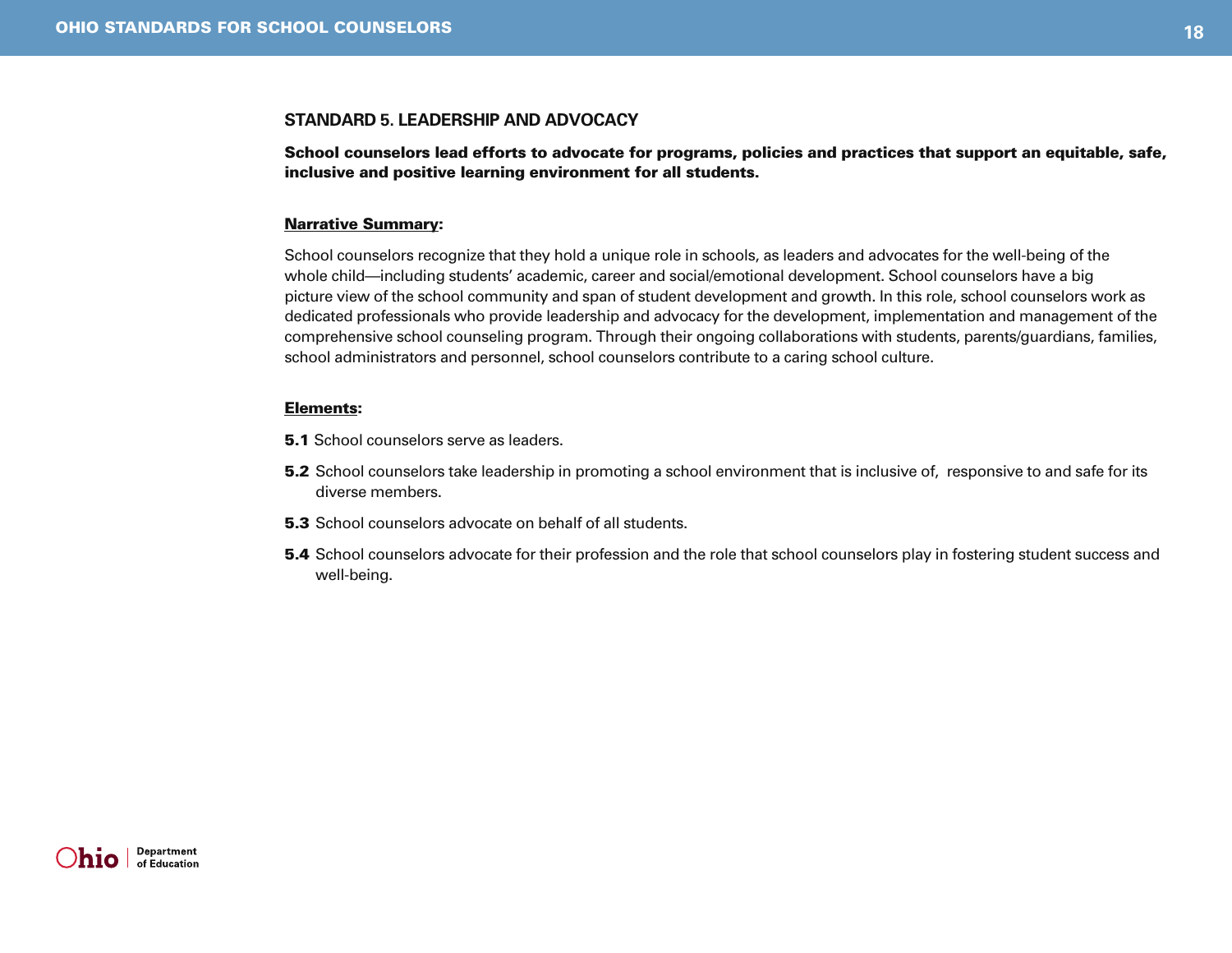#### **Standard 5. Leadership and Advocacy**

#### **School counselors lead efforts to advocate for programs, policies and practices that support an equitable, safe, inclusive and positive learning environment for all students.**

|          | <b>STANDARD 5 ELEMENTS</b>                                                                                                                            | <b>INDICATORS</b>                                                                                                                                                                                                                                                                                                                                                                                                                                                                                                                                                                                                                                                                                                                                 |
|----------|-------------------------------------------------------------------------------------------------------------------------------------------------------|---------------------------------------------------------------------------------------------------------------------------------------------------------------------------------------------------------------------------------------------------------------------------------------------------------------------------------------------------------------------------------------------------------------------------------------------------------------------------------------------------------------------------------------------------------------------------------------------------------------------------------------------------------------------------------------------------------------------------------------------------|
| Γ.<br>מו | School counselors serve<br>as leaders.                                                                                                                | a. School counselors articulate their important role as leaders in leading change<br>in the school.<br>b. School counselors establish and maintain positive, professional relationships with<br>students and parents/guardians.<br>c. School counselors encourage teamwork and active collaboration among<br>school personnel.<br>d. School counselors facilitate communications and partnerships within and outside<br>of the school.<br>e. School counselors possess, use and model skills in effective conflict resolution<br>techniques and interpersonal relationships.                                                                                                                                                                      |
| 5.2      | School counselors take<br>leadership in promoting a school<br>environment that is inclusive of,<br>responsive to and safe for its<br>diverse members. | a. School counselors demonstrate understanding of diverse populations<br>(broadly defined to include all categories of diversity) and anticipate and respond<br>to demographic shifts in the building and community.<br>b. School counselors advocate for practices that promote understanding and<br>counteract stereotypes.<br>c. School counselors actively promote equitable access for all students to educational<br>opportunities and needed resources and services.<br>d. School counselors demonstrate commitment to principles of equity and fairness<br>and model these attitudes and behaviors for school and community members.<br>e. School counselors collaborate to create, implement and recommend school<br>safety initiatives. |

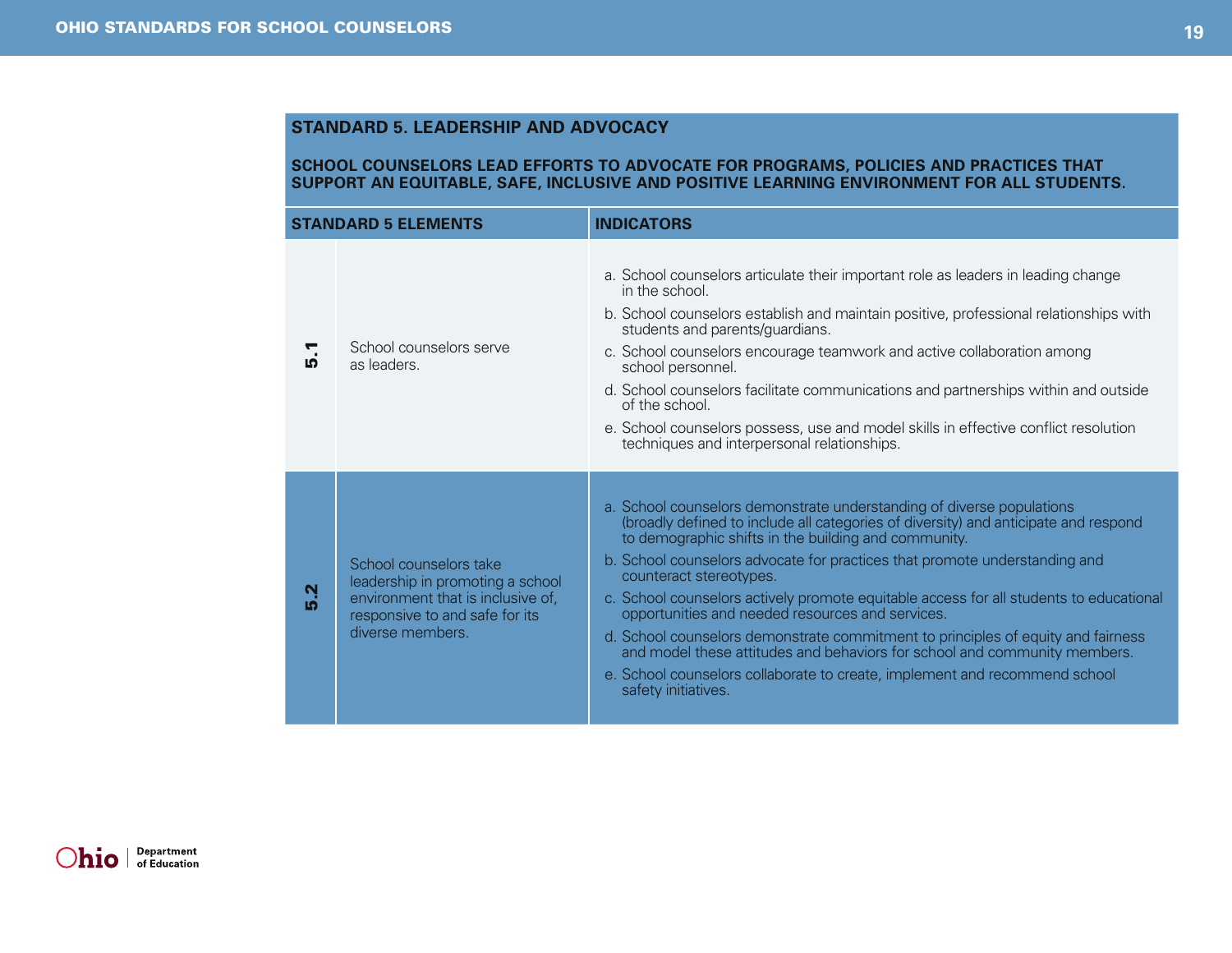#### **Standard 5. Leadership and Advocacy, CONT.**

#### **School counselors lead efforts to advocate for programs, policies and practices that support an equitable, safe, inclusive and positive learning environment for all students.**

|                | <b>STANDARD 5 ELEMENTS</b>                                                                                                                     | <b>INDICATORS</b>                                                                                                                                                                                                                                                                                                                                                                                                                                                     |
|----------------|------------------------------------------------------------------------------------------------------------------------------------------------|-----------------------------------------------------------------------------------------------------------------------------------------------------------------------------------------------------------------------------------------------------------------------------------------------------------------------------------------------------------------------------------------------------------------------------------------------------------------------|
| ကု<br>ம        | School counselors advocate<br>on behalf of all students.                                                                                       | a. School counselors identify community, environmental and institutional<br>factors that can enhance or impede students' academic, career and<br>social/emotional development.<br>b. School counselors advocate for the resources needed to support all students'<br>academic, career and social/emotional development.<br>c. School counselors advocate for various populations of students, using strategies to<br>ensure equity of opportunities for all students. |
| 4<br><b>LO</b> | School counselors advocate for<br>their profession and the role that<br>school counselors play in fostering<br>student success and well-being. | a. School counselors communicate the valuable role of the school counseling<br>program to the mission of the school and the success of its students.<br>b. School counselors provide professional learning opportunities and/or resources for<br>other members of the school community.                                                                                                                                                                               |

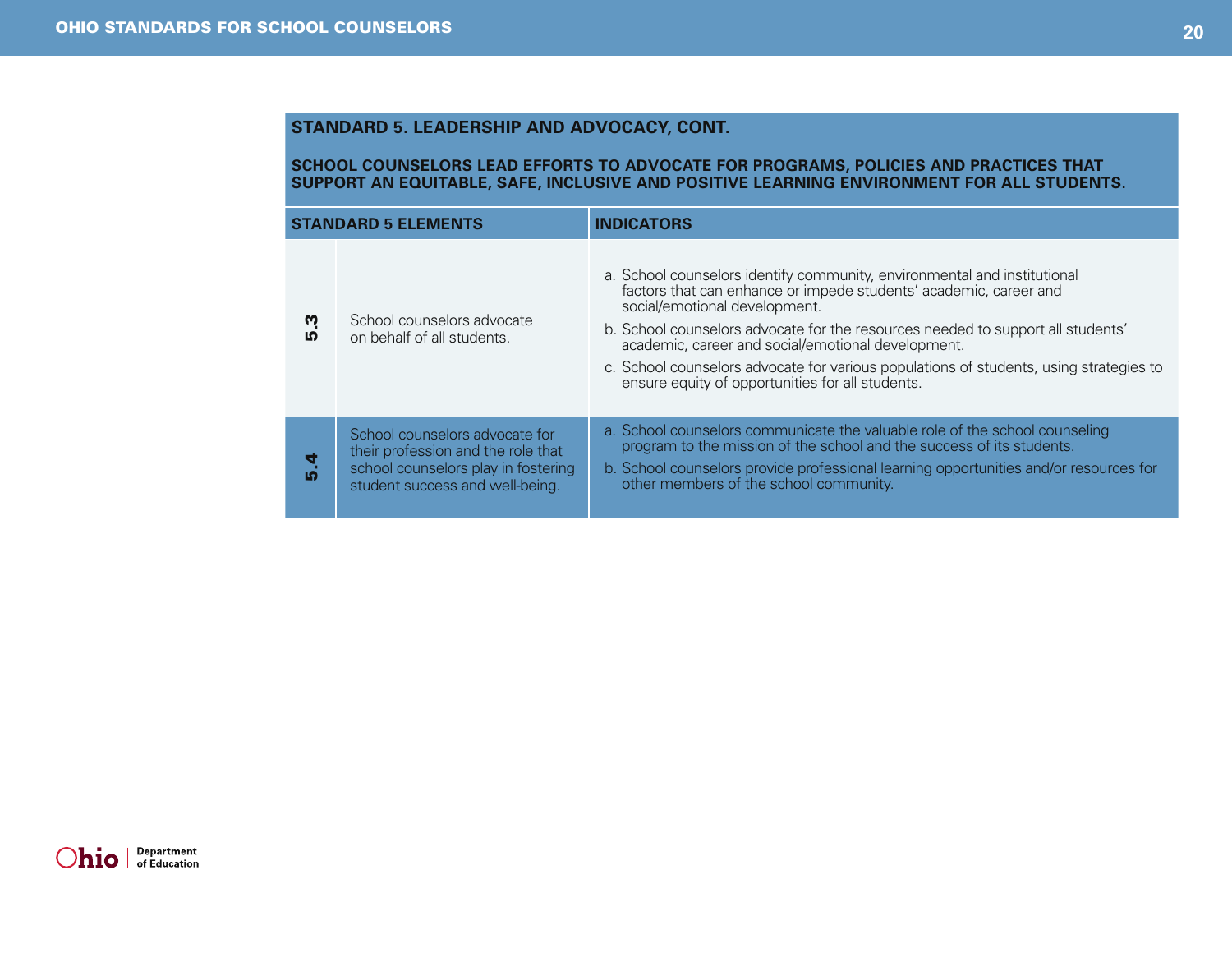#### <span id="page-20-0"></span>**Standard 6. Professional Responsibility, Knowledge and Growth**

School counselors adhere to the ethical standards of the profession, engage in ongoing professional learning and refine their work through reflective analysis.

#### Narrative Summary:

School counselors engage in ongoing professional learning with a focus on supporting students' academic, career and social/emotional development. To this end, school counselors seek learning opportunities specifically designed to increase relevant knowledge and enhance essential skills. To ensure their own effectiveness, school counselors engage themselves in a continuous process of professional goal setting, self-assessment, learning and growth.

#### Elements:

6.1 School counselors seek ongoing, relevant and high-quality professional learning and growth.

6.2 School counselors adhere to ethical standards and legal and professional codes.

6.3 School counselors demonstrate professionalism in their field.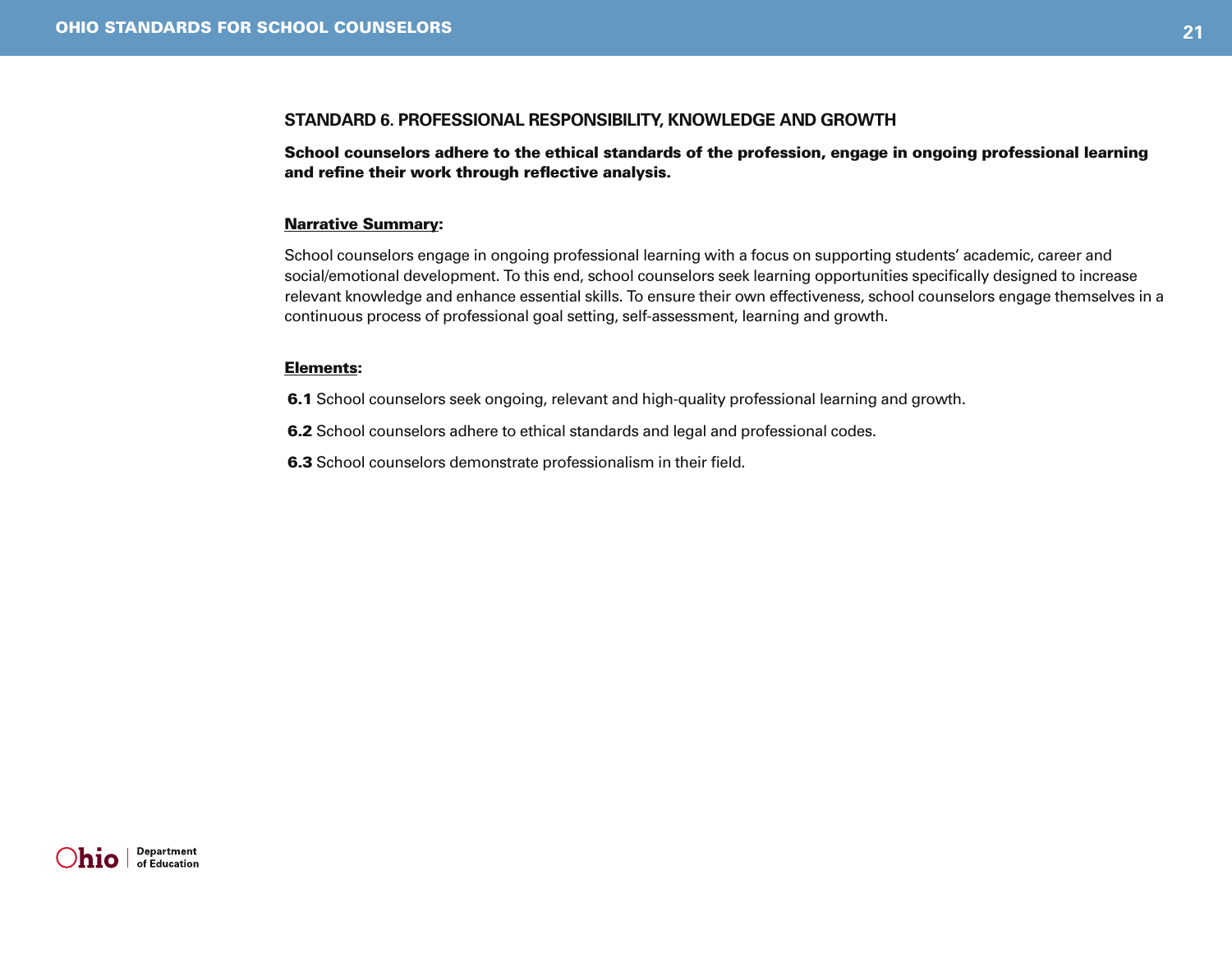#### **Standard 6. Professional Responsibility, Knowledge and Growth**

#### **School counselors adhere to the ethical standards of the profession, engage in ongoing professional learning and refine their work through reflective analysis.**

|               | <b>STANDARD 6 ELEMENTS</b>                                                                        | <b>INDICATORS</b>                                                                                                                                                                                                                                                                                                                                                                                                                                                                                                                                                                                                                                                                                      |
|---------------|---------------------------------------------------------------------------------------------------|--------------------------------------------------------------------------------------------------------------------------------------------------------------------------------------------------------------------------------------------------------------------------------------------------------------------------------------------------------------------------------------------------------------------------------------------------------------------------------------------------------------------------------------------------------------------------------------------------------------------------------------------------------------------------------------------------------|
| ဖ             | School counselors seek ongoing,<br>relevant and high quality<br>professional learning and growth. | a. School counselors set goals for themselves that align with the school's mission<br>and the goals of the comprehensive professional development plan.<br>b. School counselors use data to make decisions regarding their own<br>professional learning.<br>c. School counselors monitor, evaluate and refine their own counseling skills,<br>program planning and delivery.<br>d. School counselors stay current with technology, up-to-date research and practices<br>that have proven effective in their field.<br>e. School counselors monitor and expand their knowledge of social, cultural<br>and demographic shifts and trends and strive to remove bias and prejudice<br>from their practice. |
| Ņ<br><u>ය</u> | School counselors adhere to<br>ethical standards and legal and<br>professional codes.             | a. School counselors understand and comply with legal and professional standards<br>and requirements including federal requirements and state and local codes<br>and policies.<br>b. School counselors adhere to the ASCA Ethical Standards for School Counselors,<br>which include detailed standards related to privacy/confidentiality and<br>multicultural/social justice advocacy.<br>c. School counselors are knowledgeable of and adhere to laws and regulations<br>regarding student evaluation and data reporting.                                                                                                                                                                            |
| Ŵ<br>ဖ        | School counselors demonstrate<br>professionalism in their field.                                  | a. School counselors demonstrate effective skills in written, oral (speaking<br>and listening) and interpersonal communication (verbal and nonverbal;<br>sensitivity to others).<br>b. School counselors seek opportunities in the school and district to positively<br>impact school improvements and student achievement.<br>c. School counselors participate in local, state and/or national professional meetings<br>and organizations.                                                                                                                                                                                                                                                            |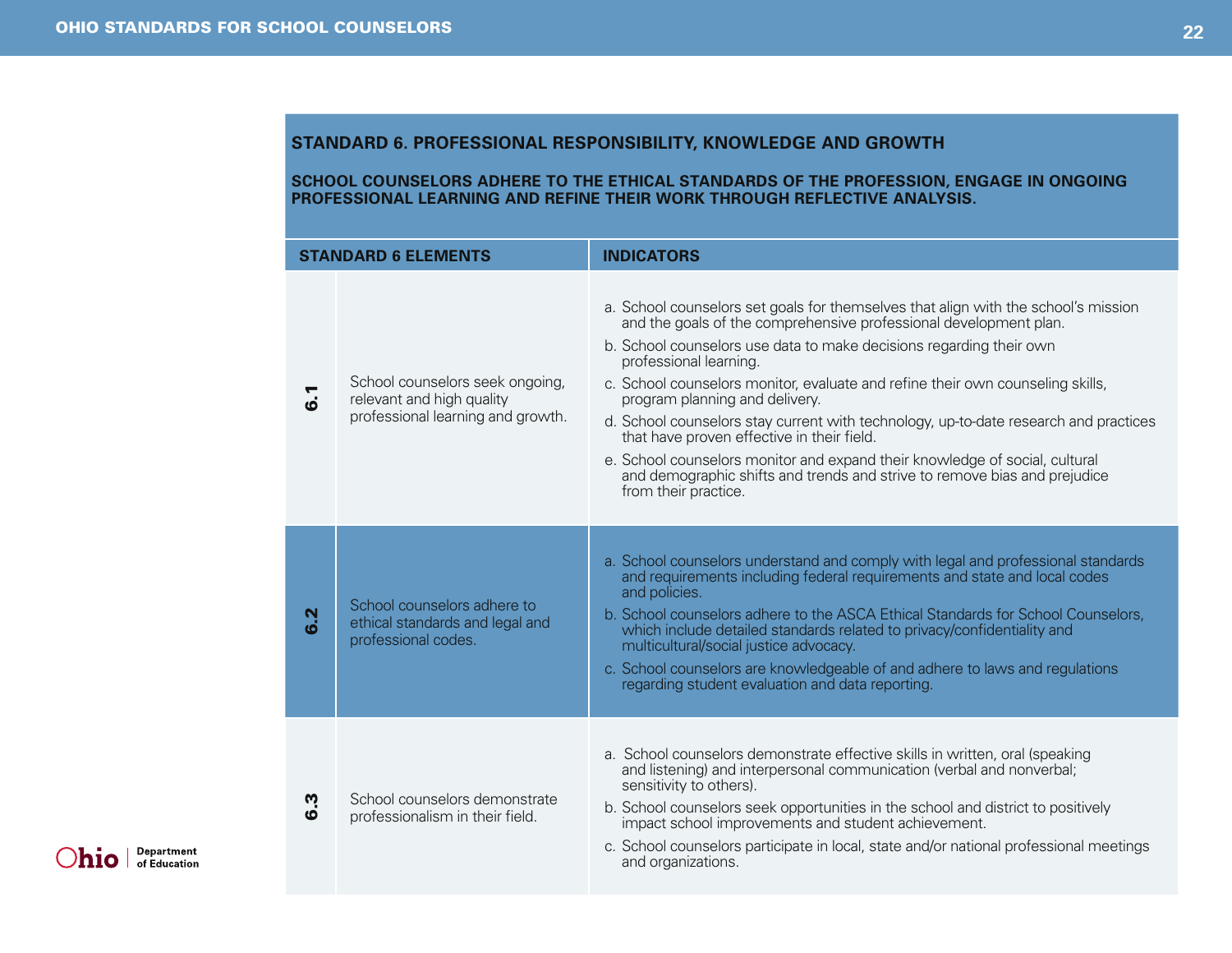### <span id="page-22-0"></span>Section III: Understanding and Using the Standards

The Ohio Standards for School Counselors define expectations for Ohio's school counselors based on what is known about the skills and practices of effective school counselors. The standards can be used as a guide for school counselors as they selfassess their professional effectiveness to identify their strengths and areas for additional professional growth.

#### Standards-Based Guiding Questions

One way for school counselors to self-assess is to respond to focused, guiding questions related to effective practices. The tool that follows was created using the standards as its base. Any statements to which a school counselor responds at levels 1, 2 or 3 may be areas for growth and further professional development. It may be useful to review responses with a trusted peer, mentor or colleague to allow for additional discussion and reflection.

### Self-Assessment Tool for School Counselors

#### **Standard 1. Comprehensive School Counseling Program Plan**

School counselors collaboratively envision a plan for a comprehensive school counseling program that is developmental, preventative and responsive, and in alignment with the school's goals and mission.

Essential Question: Have I engaged in collaborative planning within my school for a comprehensive school counseling program plan?

| I possess the knowledge and skills to design a                               | $\overline{0}$        | Not at all   | $\overline{2}$                        | 3                     | $\overline{4}$      | 5                  |
|------------------------------------------------------------------------------|-----------------------|--------------|---------------------------------------|-----------------------|---------------------|--------------------|
| comprehensive and proactive school counseling program.                       | N/A                   |              | Partially                             | Somewhat              | Almost Fully        | Completely         |
| I collaborate to design the school counseling program.                       | $\Omega$<br>N/A       | <b>Never</b> | $\mathcal{P}$<br>Rarely               | 3<br><b>Sometimes</b> | 4<br>Frequently     | 5<br><b>Always</b> |
| I take leadership in identifying resources for the school                    | $\mathbf{0}$          | Never        | $\overline{2}$                        | 3                     | $\overline{4}$      | 5                  |
| counseling program.                                                          | N/A                   |              | Rarely                                | Sometimes             | Frequently          | Always             |
| The school counseling program aligns with the school's<br>goals and mission. | $\overline{0}$<br>N/A | Not at all   | $\overline{\mathcal{L}}$<br>Partially | 3<br>Somewhat         | <b>Almost Fully</b> | 5<br>Completely    |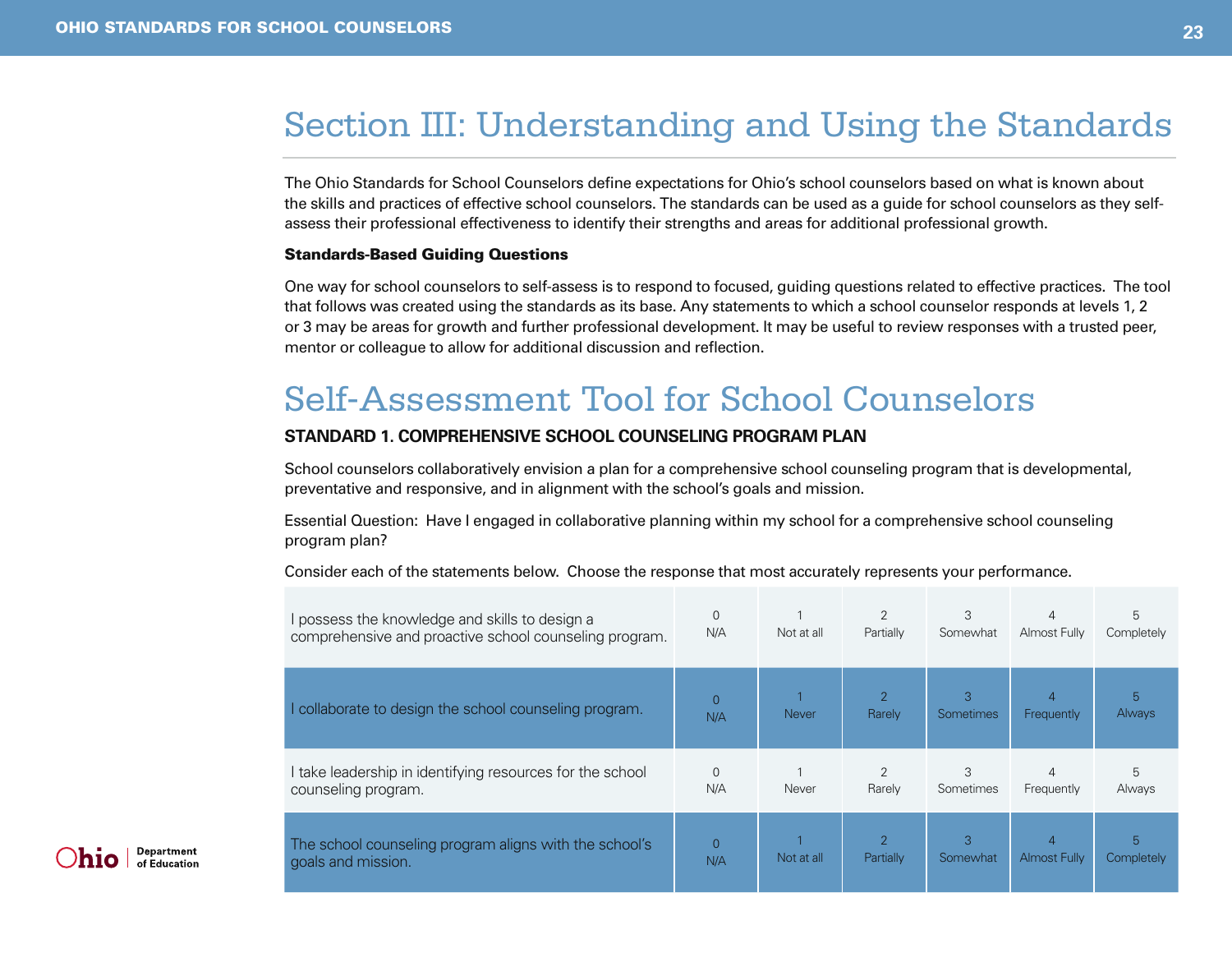#### **Standard 2. Direct Services for Academic, Career and Social/Emotional Development**

School counselors develop a curriculum, offer individual student planning and deliver responsive services in order to assist students in developing and applying knowledge, skills and mindsets for academic, career and social/emotional development.

Essential Question: Do I effectively provide direct services to meet the academic, career and social/emotional development needs of my students?

| Curriculum Development: I possess the knowledge and<br>skills to develop an effective school counseling core<br>curriculum.                  | $\Omega$<br>N/A | Not at all   | $\overline{2}$<br>Partially | 3<br>Somewhat  | 4<br>Almost<br>Fully | 5<br>Completely    |
|----------------------------------------------------------------------------------------------------------------------------------------------|-----------------|--------------|-----------------------------|----------------|----------------------|--------------------|
| Individual Student Planning: I work directly with students<br>to support their academic progress and goals.                                  | $\Omega$<br>N/A | <b>Never</b> | $\overline{2}$<br>Rarely    | 3<br>Sometimes | Frequently           | 5<br>Always        |
| Individual Student Planning: I work directly with students<br>to develop their college and career-related knowledge,<br>skills and pathways. | $\Omega$<br>N/A | Never        | 2<br>Rarely                 | 3<br>Sometimes | Frequently           | 5<br>Always        |
| Individual Student Planning: I work directly with students<br>to support their social/emotional development, skills and<br>mindsets.         | 0<br>N/A        | <b>Never</b> | $\overline{2}$<br>Rarely    | 3<br>Sometimes | 4<br>Frequently      | 5<br><b>Always</b> |
| Responsive Services: I develop appropriate interventions<br>for students as needed.                                                          | $\Omega$<br>N/A | Never        | 2<br>Rarely                 | 3<br>Sometimes | Frequently           | 5<br>Always        |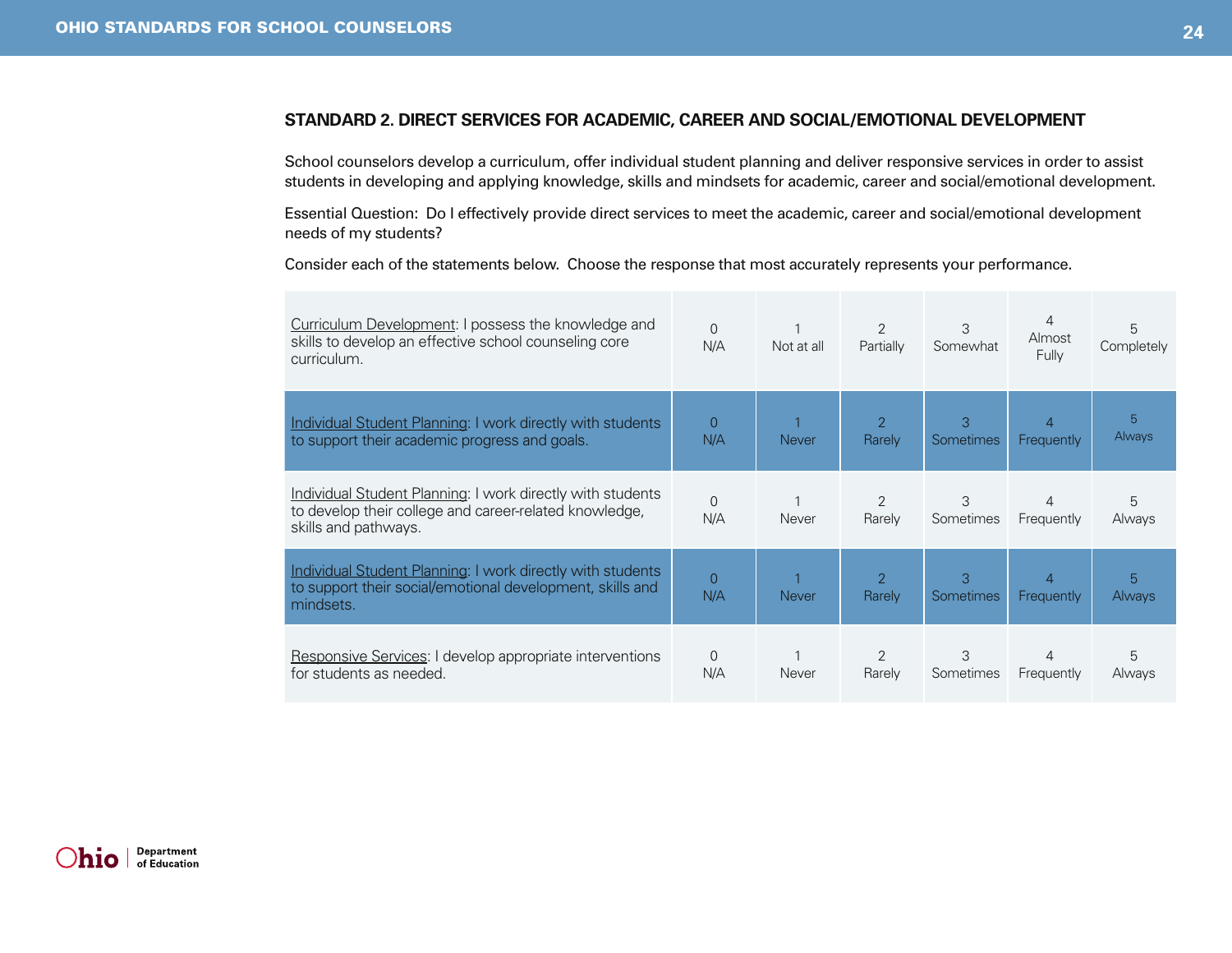#### **Standard 3. Indirect Services: Partnerships and Referrals**

School counselors collaborate and consult with school personnel, parents/guardians, community partners and agencies/ organizations to coordinate support for all students.

Essential Question: Do I effectively make connections, build partnerships, consult and seek solutions and provide referrals to meet my students' academic, career and social/emotional development needs?

| I partner with school personnel and parents/guardians to<br>achieve common goals for student success.                            | N/A | Never        | Rarely | Sometimes | Frequently | 5<br>Always |
|----------------------------------------------------------------------------------------------------------------------------------|-----|--------------|--------|-----------|------------|-------------|
| I coordinate school and community resources and<br>provide referrals as needed to support students and<br>promote their success. | N/A | <b>Never</b> | Rarely | Sometimes | Frequently | Always      |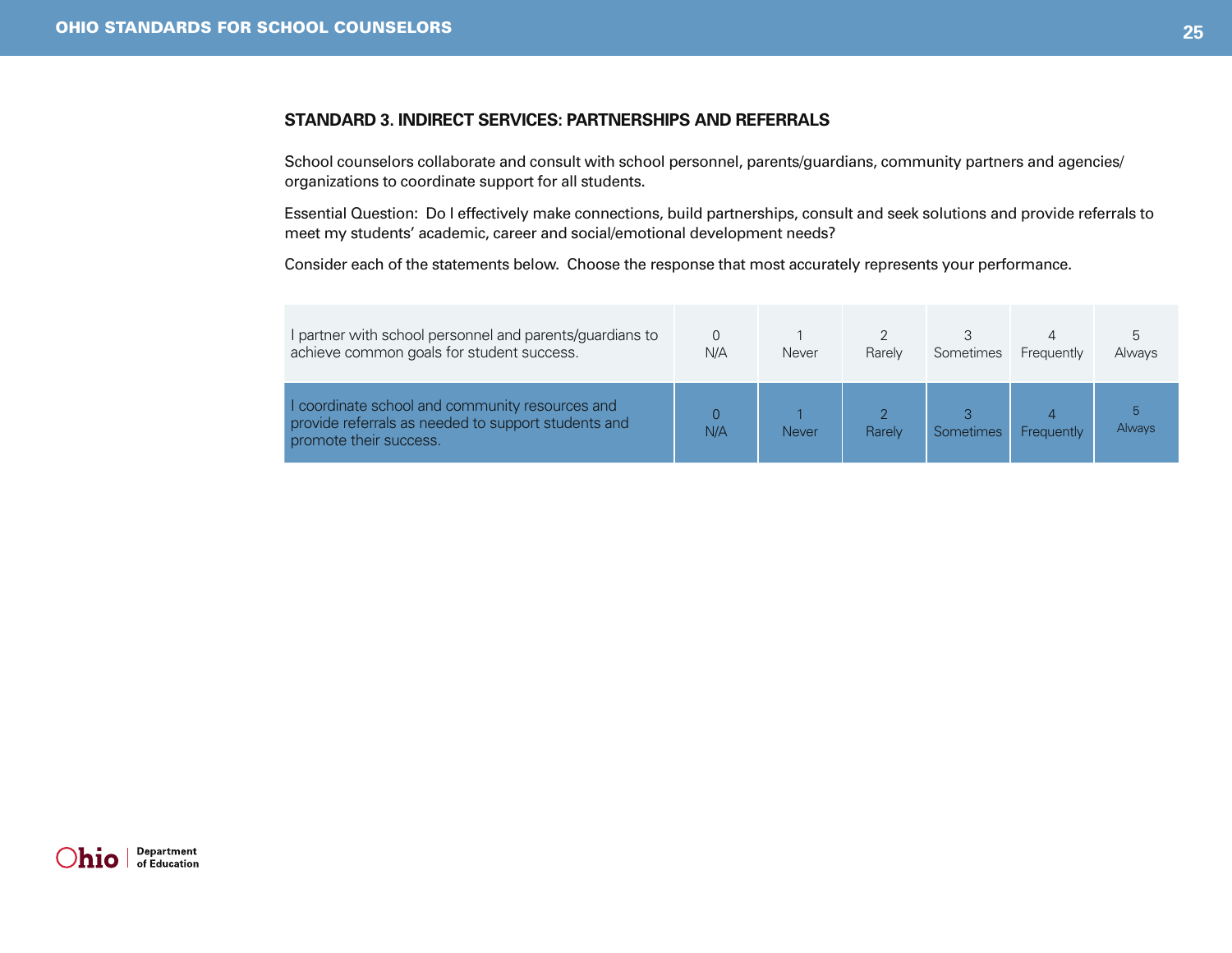#### **Standard 4. Evaluation and Data**

School counselors collaboratively engage in a cycle of continuous improvement using data to identify needs, plan and implement programs, evaluate impact and adjust accordingly.

Essential Question: Do I use data to plan, implement and continually improve my practice?

| I monitor student performance and progress.                                                                                                                                                  | N/A             | Not at all   | Partially | 3<br>Somewhat  | Almost<br>Fully | 5<br>Completely |
|----------------------------------------------------------------------------------------------------------------------------------------------------------------------------------------------|-----------------|--------------|-----------|----------------|-----------------|-----------------|
| I monitor the effectiveness of the school<br>counseling program.                                                                                                                             | N/A             | <b>Never</b> | Rarely    | 3<br>Sometimes | Frequently      | 5<br>Always     |
| I use data to recommend changes and adjustments to<br>the comprehensive school counseling program, specific<br>practices and/or school policies and procedures to foster<br>student success. | $\Omega$<br>N/A | Never        | Rarely    | 3<br>Sometimes | Frequently      | 5<br>Always     |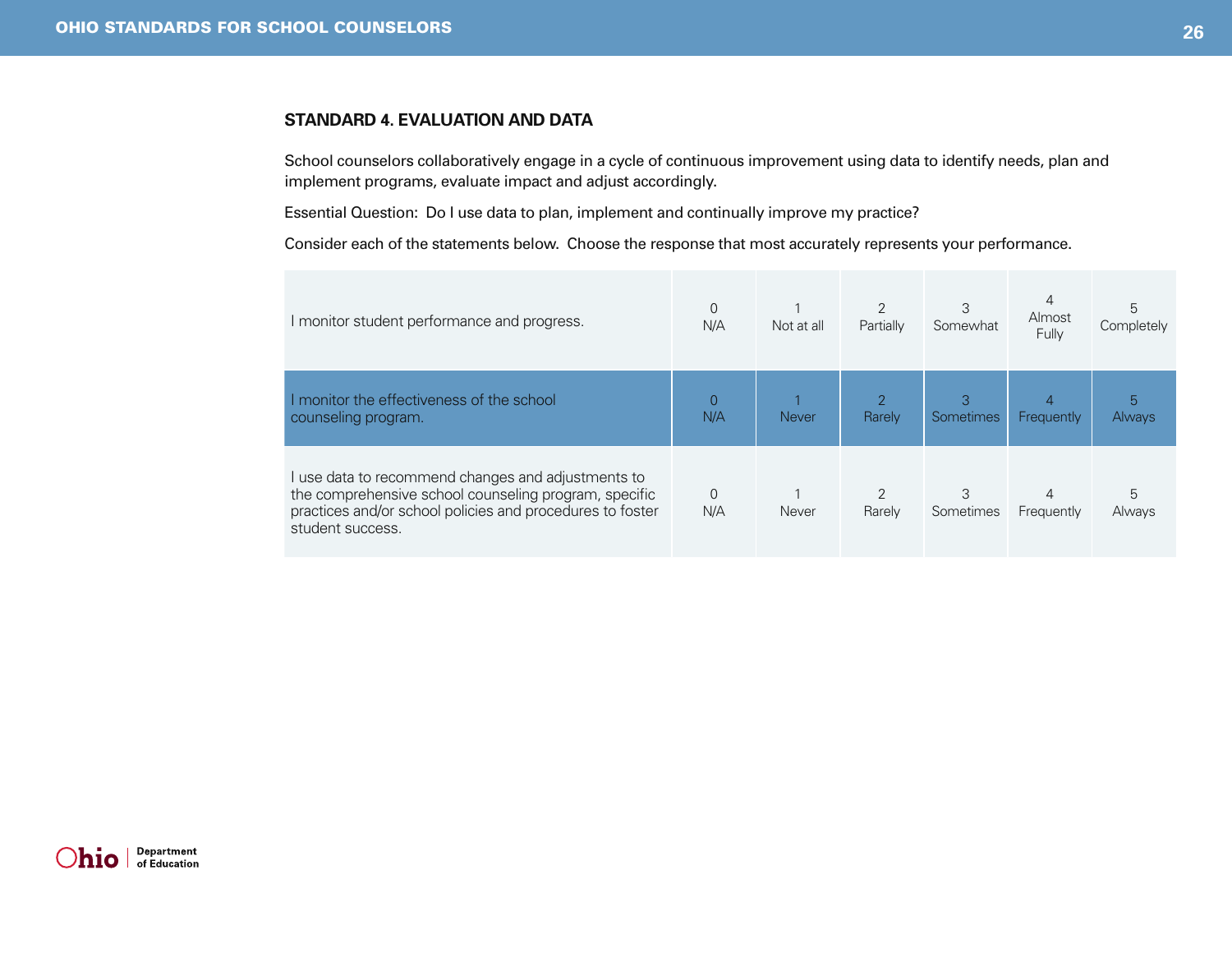#### **Standard 5. Leadership and Advocacy**

School counselors lead efforts to advocate for programs, policies and practices that support an equitable, safe, inclusive and positive learning environment for all students.

Essential Questions: Do I effectively advocate on behalf of students and the role of school counseling in creating a positive environment and meeting the needs of the whole child?

| l serve as a leader.                                                                                                     | 0<br>N/A              | Never        | $\overline{2}$<br>Rarely   | 3<br>Sometimes | $\overline{4}$<br>Frequently      | 5<br>Always     |
|--------------------------------------------------------------------------------------------------------------------------|-----------------------|--------------|----------------------------|----------------|-----------------------------------|-----------------|
| I foster a school environment that is inclusive of,<br>responsive to and safe for its diverse members.                   | $\overline{0}$<br>N/A | Not at all   | $\mathcal{P}$<br>Partially | 3<br>Somewhat  | $\overline{4}$<br>Almost<br>Fully | 5<br>Completely |
| l advocate on behalf of students.                                                                                        | $\Omega$<br>N/A       | Never        | 2<br>Rarely                | 3<br>Sometimes | $\overline{4}$<br>Frequently      | 5<br>Always     |
| I advocate for my profession and the role that school<br>counselors play in fostering student success and<br>well-being. | $\Omega$<br>N/A       | <b>Never</b> | $\overline{2}$<br>Rarely   | 3<br>Sometimes | 4<br>Frequently                   | 5<br>Always     |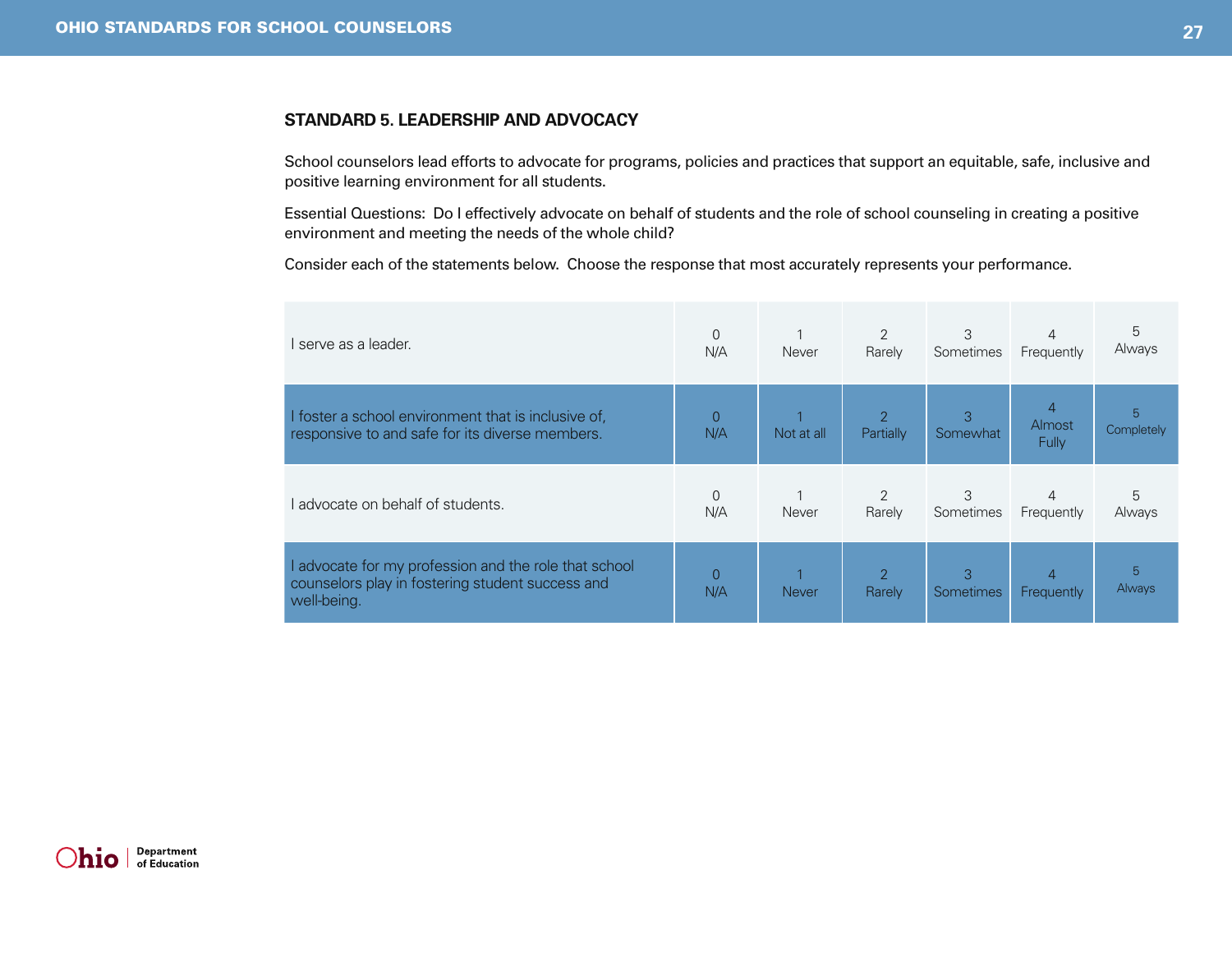#### **Standard 6. Professional Responsibility, Knowledge and Growth**

School counselors adhere to the ethical standards of the profession, engage in ongoing professional learning and refine their work through reflective analysis.

Essential Question: Do I demonstrate professionalism, model ethics and seek continuous professional learning?

| I seek ongoing, relevant and high quality professional<br>learning and growth. | 0<br>N/A | Never        | $\overline{2}$<br>Rarely   | 3<br>Sometimes | 4<br>Frequently      | 5<br>Always     |
|--------------------------------------------------------------------------------|----------|--------------|----------------------------|----------------|----------------------|-----------------|
| I adhere to ethical standards and legal and<br>professional codes.             | N/A      | <b>Never</b> | $\mathcal{D}$<br>Rarely    | 3<br>Sometimes | 4<br>Frequently      | 5<br>Always     |
| I demonstrate professionalism in my field.                                     | N/A      | Not at all   | $\mathcal{D}$<br>Partially | 3<br>Somewhat  | 4<br>Almost<br>Fully | 5<br>Completely |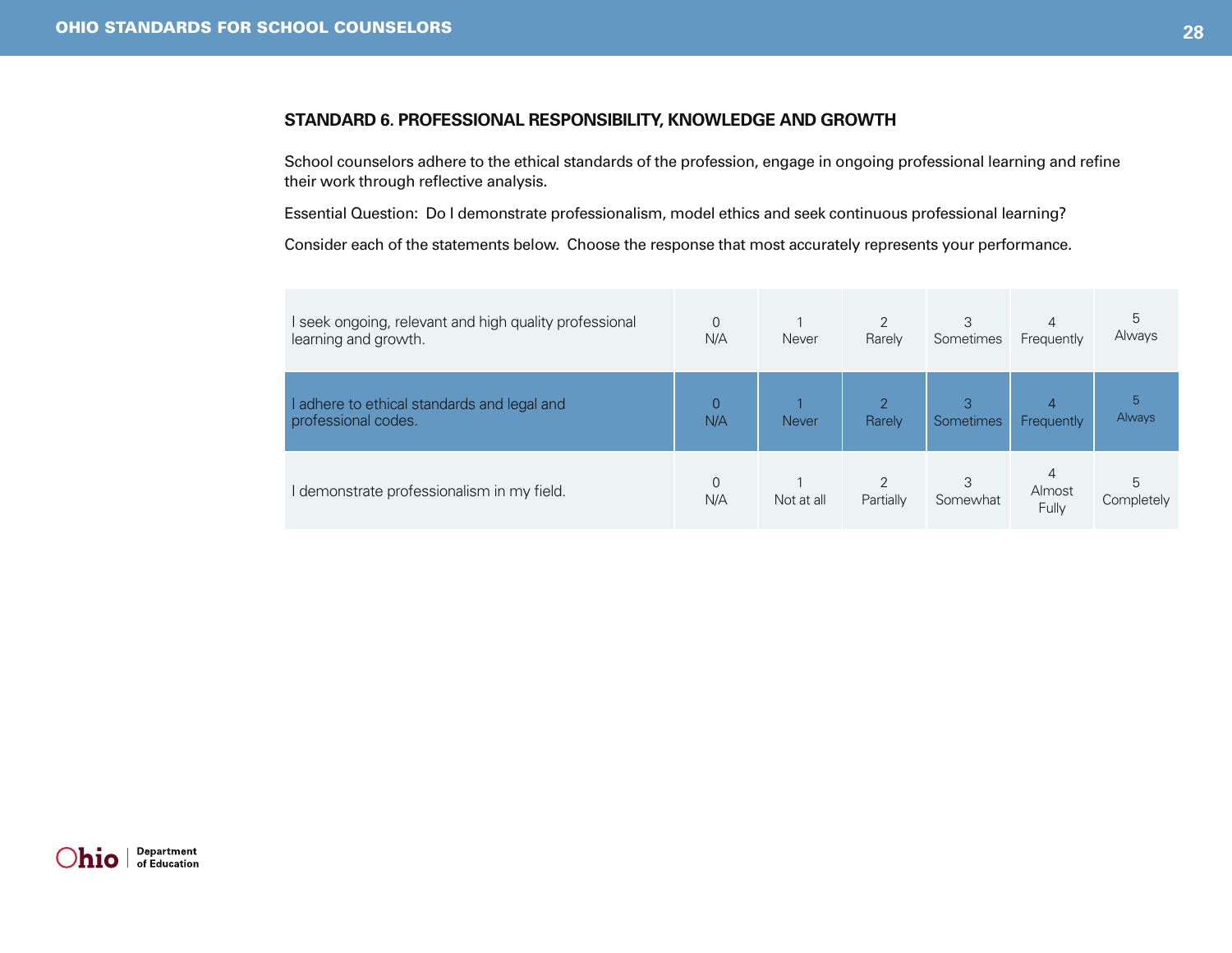## <span id="page-28-0"></span>Section IV: Resources

### Glossary

Advocacy: Advocacy includes those actions that are taken on behalf of students or the counseling profession to promote individual growth and support effective policies and standards.

**Career Development:** Career development is the proactive planning and steps students take toward meeting their career goals. School counselors can help students (1) understand the connection between school and work, (2) envision, plan for and make successful transitions from P-12 into postsecondary education or work and (3) develop lifelong skills for future education and work transitions and decision making. To these ends, and across the continuum of student development, school counselors focus on awareness building, exploration and planning. As part of career development, school counselors help students with postsecondary planning that may include application, selection and entry into college (two-year, four-year or technical programs) or workforce entry into business/industry.

Comprehensive School Counseling Program: The comprehensive school counseling program includes four components: the school counseling core curriculum, individual planning, responsive services and system support. An effective plan will clearly define roles and promote collaborative leadership; focus on results and be driven by data; be developmentally appropriate; and align with research, national models and effective practices.

**Direct Services:** Direct services are in-person interactions between school counselors and students to support students' academic, career and social/emotional development. Direct services include the development of the school counseling core curriculum, individual student planning and the delivery of responsive services.

Indirect Services: Indirect services include the referrals. consultations and collaborations that school counselors make and engage in on students' behalf.

**Individual Planning:** When school counselors assist students individually in understanding, monitoring and managing their development, and coordinate activities designed to help students with their goals and plans, these activities are part of individual planning.

**Preventative Services:** Preventative services are those activities within the comprehensive school counseling program that are designed to promote students' positive growth and development, while avoiding harm or negative consequences.

**Responsive Services:** School counselors provide responsive services or interventions to meet students' immediate needs and concerns or to respond to specific problems that affect social/emotional or academic development. Responsive services include crisis response.

The School Counseling Core Curriculum: The school counseling core curriculum is a plan of structured lessons or activities designed to build students' knowledge and skills as appropriate on the developmental continuum. An effective school counseling core curriculum does not need to include detailed daily lessons; rather, the key is that the plan be systematic and purposefully sequenced. The school counseling core curriculum is delivered as part of the school's overall plan for what students should learn. It is presented in collaboration with other educators in P-12 classroom and group activities.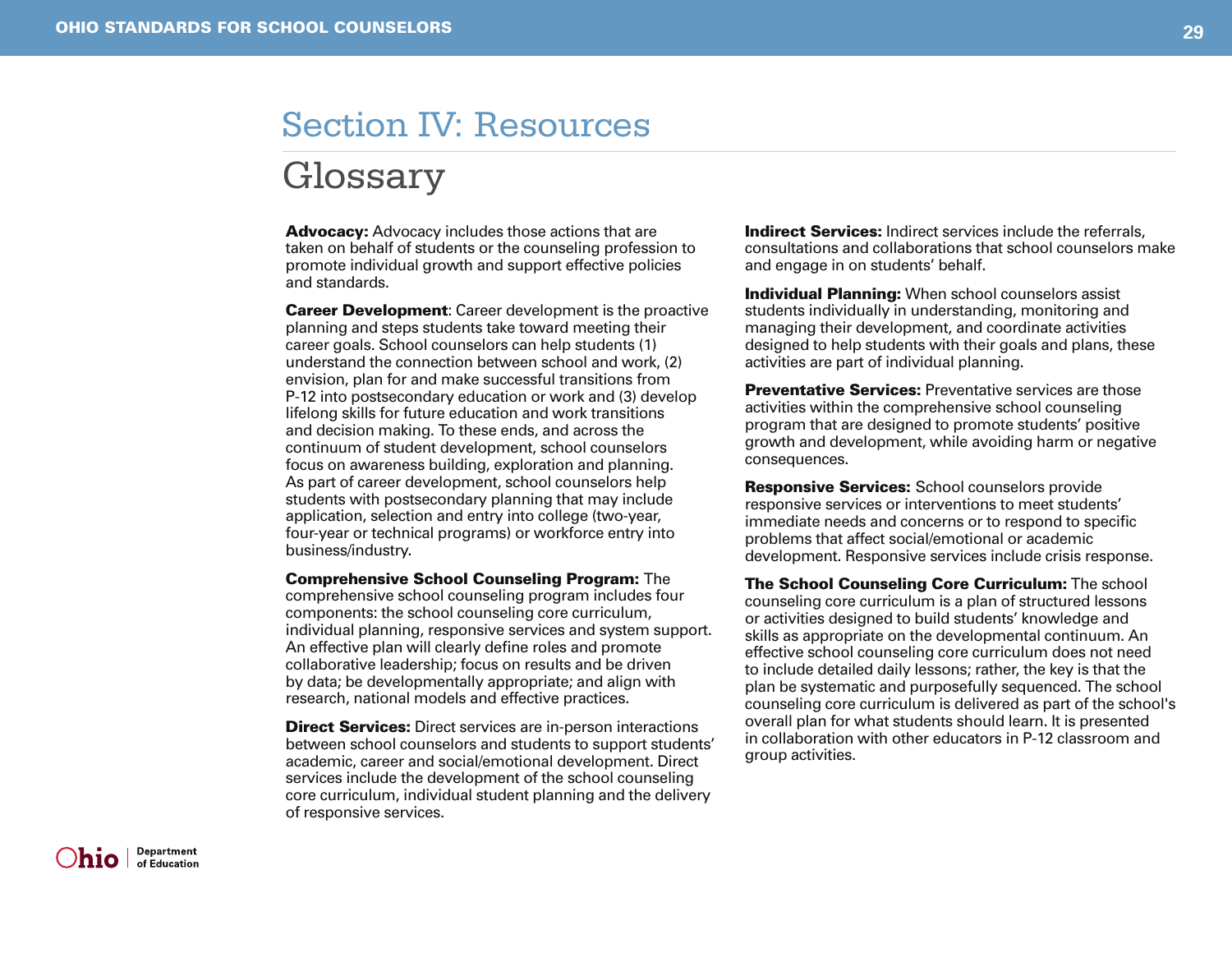### Glossary Section IV: Resources, Cont.

Stakeholders: Stakeholders include those people, groups or organizations that have an interest or concern in the comprehensive school counseling program. Internal stakeholders may include educators and administrators at the building or district level. External stakeholders may include community organizations, business/industry, or groups.

**Student Standards:** Student standards are those standards written to describe the expected knowledge, skills and competencies students should possess at each grade level or grade-level band. The American School Counselor Association (ASCA) Mindsets and Behaviors for Student Success: K-12 College- and Career-Readiness Standards for Every Student (2014) describe the knowledge, skills and attitudes students need to achieve academic success, college and career readiness and social/emotional development. The school counseling program should also be informed by relevant state student standards, such as Ohio's Learning Standards (2010). Other student standards may inform the school counseling program as appropriate.

**System Support:** System support includes those management activities needed to assure the implementation and ongoing evaluation of a high quality, developmental, comprehensive school counseling program.

**Department**<br>of Education )hio l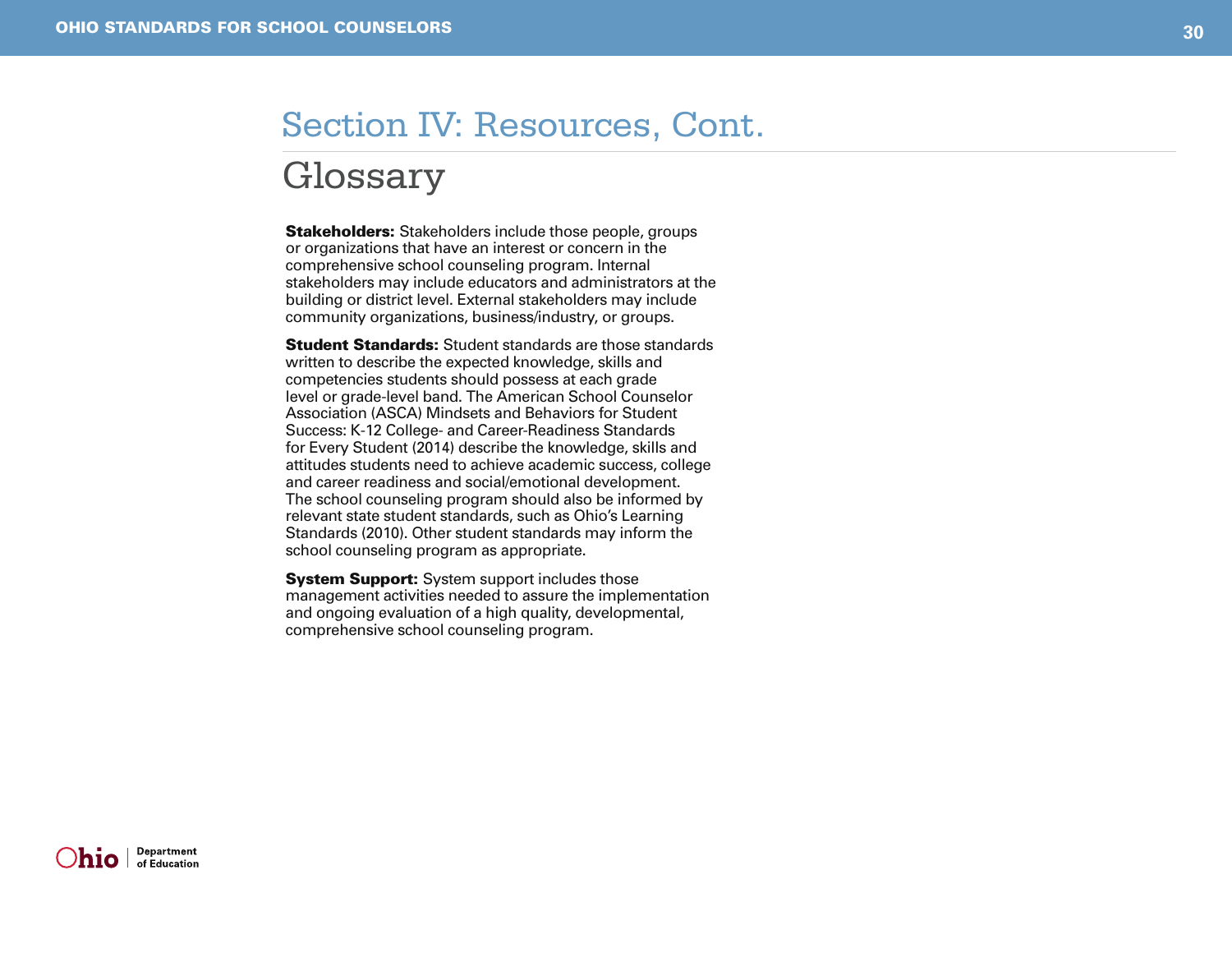### <span id="page-30-0"></span>Resources for School Counselors

The American School Counselor Association (ASCA) supports school counselors' efforts with professional development, publications and other resources, research and advocacy. Go to:<https://www.schoolcounselor.org/>

ASCA Ethical Standards for School Counselors [http://www.schoolcounselor.org/asca/media/asca/Resource%20Center/](http://www.schoolcounselor.org/asca/media/asca/Resource%20Center/Legal%20and%20Ethical%20Issues/Sample%20Documents/EthicalStandards2010.pdf) [Legal%20and%20Ethical%20Issues/Sample%20Documents/EthicalStandards2010.pdf](http://www.schoolcounselor.org/asca/media/asca/Resource%20Center/Legal%20and%20Ethical%20Issues/Sample%20Documents/EthicalStandards2010.pdf)

ASCA Mindsets & Behaviors for Student Success: K-12 College and Career Readiness Standards for Every Student <https://schoolcounselor.org/asca/media/asca/home/MindsetsBehaviors.pdf>

ASCA School Counselor Competencies<https://www.schoolcounselor.org/asca/media/asca/home/SCCompetencies.pdf>

The Council for Accreditation of Counseling and Related Educational Programs (CACREP) accredits master's and doctoral degree programs in counseling and its specialties. Go to:<http://www.cacrep.org>/

The CACREP Standards<http://www.cacrep.org/wp-content/uploads/2013/12/2009-Standards.pdf>

The National Board for Professional Teaching Standards was founded with the mission to advance the quality of teaching and learning through high standards, a voluntary certification system and advocacy. Go to:<http://www.nbpts.org/>

National Board School Counseling Standards (First Edition, for school counselors of students ages 3-18+) <http://boardcertifiedteachers.org/sites/default/files/ECYA-SC.pdf>

The **Ohio Assessments for Educators (OAE)** are designed to ensure that licensed educators in Ohio have the knowledge and skills needed to effectively meet the needs of Ohio students. Go to:<https://www.oh.nesinc.com/>

Ohio Assessments for Educators (OAE), Field 040: School Counselor Assessment Framework [http://www.oh.nesinc.com/Content/Docs/OH040\\_SCHOOLCOUNSELOR\\_OBJ\\_FINAL.pdf](http://www.oh.nesinc.com/Content/Docs/OH040_SCHOOLCOUNSELOR_OBJ_FINAL.pdf)

#### Disclaimer:

The Ohio Department of Education cannot control the content or take responsibility for pages maintained by external providers/organizations of any Web page referenced by this document. Information detailed on referenced websites are not endorsed or necessarily representative of the views of the Ohio Department of Education. A site may contain outdated material. While the Ohio Department of Education makes every reasonable effort to provide current and accurate information, no guarantee of any kind is made.

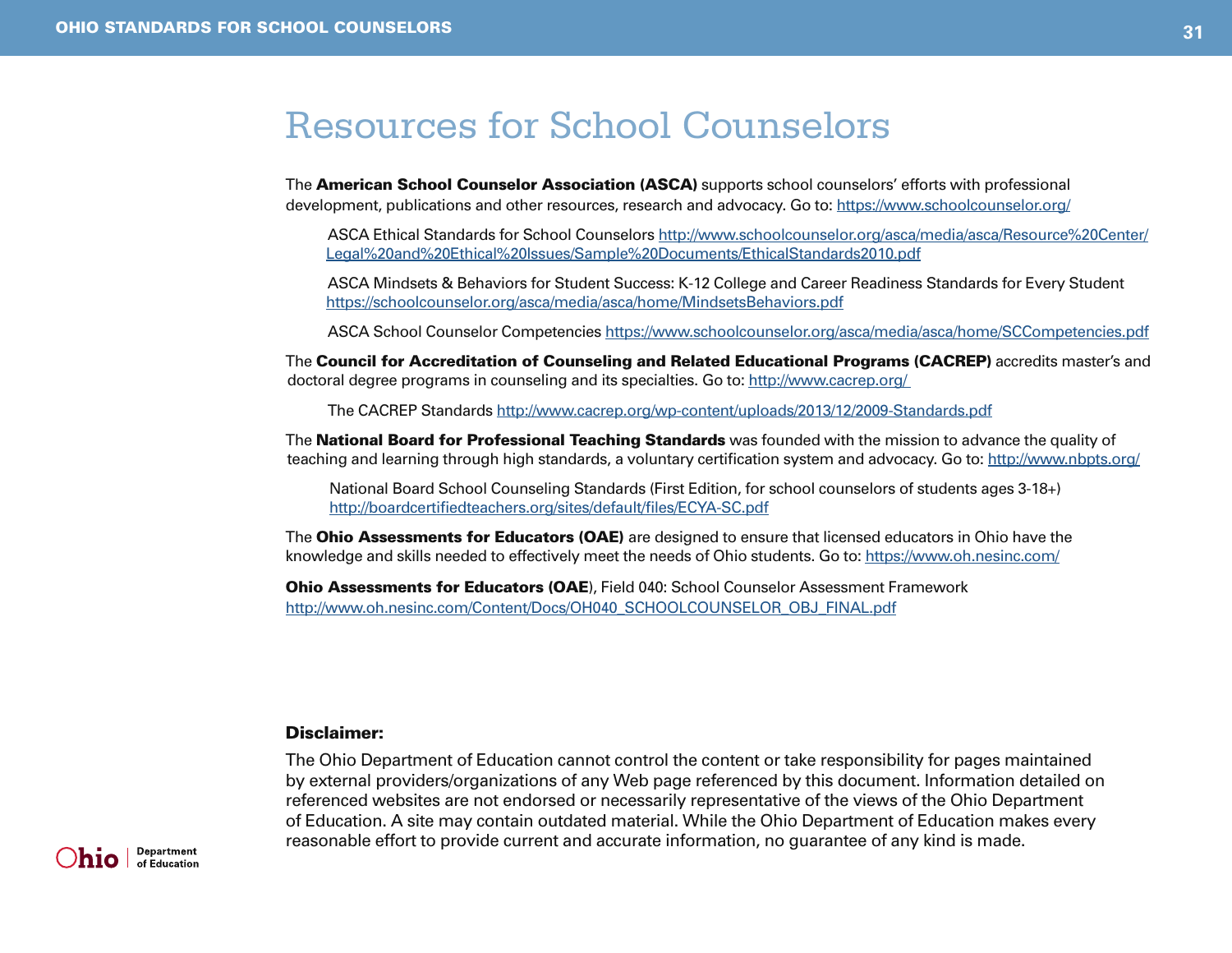### Resources for School Counselors, Cont.

The **Ohio Educator Standards** were created to define standards for Ohio educators and educational administrators at all stages of their careers. These include the:

- • Ohio Standards for the Teaching Profession
- Ohio Standards for Principals
- • Ohio Standards for Professional Development
- Ohio Standards for School Treasurers and School Business Managers
- • Ohio Standards for Superintendents

For more information and to see the complete standards, go to: http://education.ohio.gov/Topics/Teaching/Educator-Equity [Ohio-s-Educator-Standards](http://education.ohio.gov/Topics/Teaching/Educator-Equity/Ohio-s-Educator-Standards) 

The Ohio School Counselor Association (OSCA) empowers, unites and supports professional school counselors in their role of promoting student success. Go to:<http://www.ohioschoolcounselor.org/>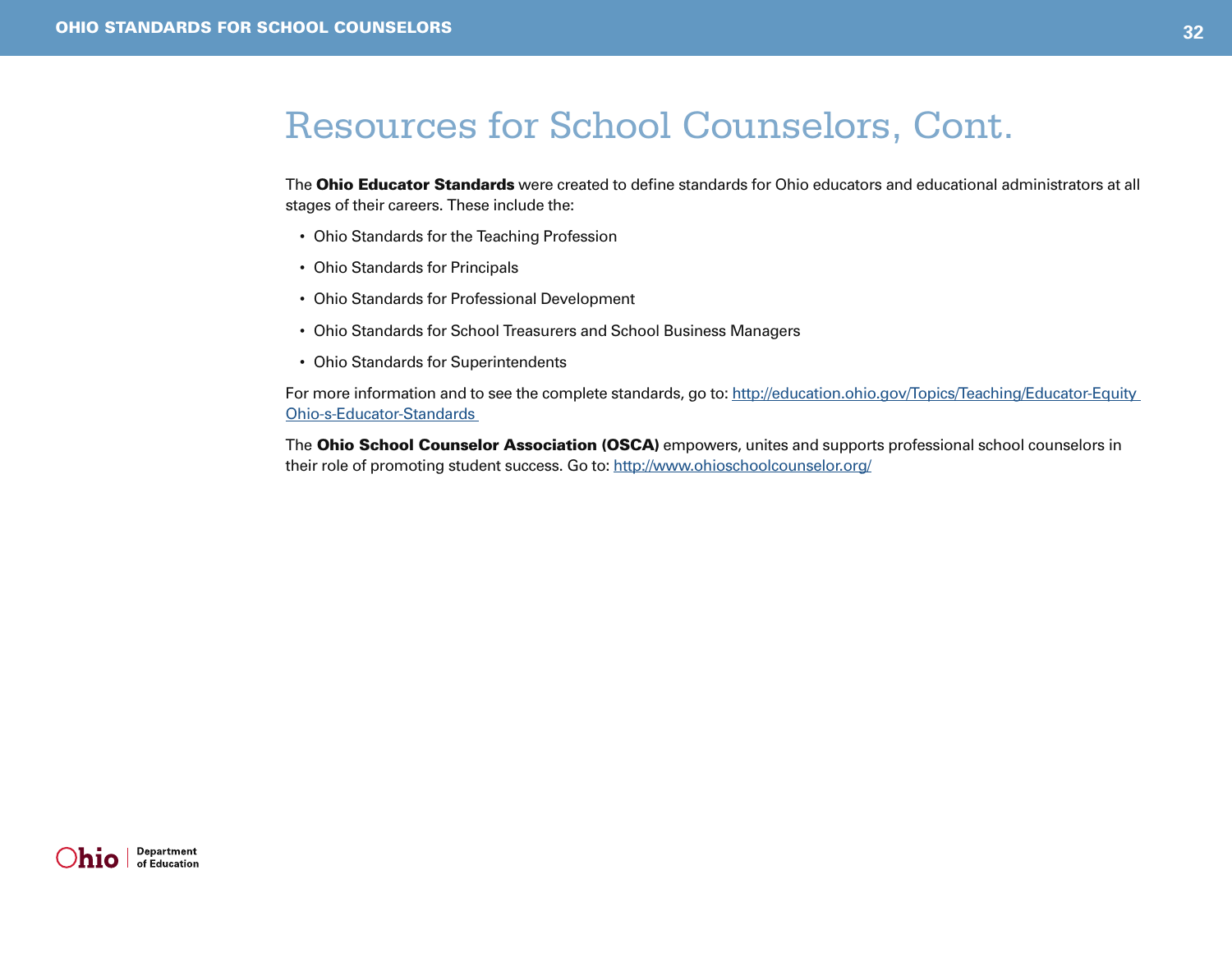### <span id="page-32-0"></span>Writing Team for School Counselor Standards

**Susan E. Boggs** School Counselor Tolles Career and Technical Center

**Gena Catino** School Counselor Berea City School District

**Vicki Carvour** School Counselor Marysville Exempted Village School District

**Sarah Collins** School Counselor Lancaster City Schools

**Kim Crandall** School Head Counselor Cleveland Metropolitan School District

**Colette Dollarhide** Associate Professor, School of Counselor Education The Ohio State University

**Carolyn Everidge-Frey Director** Ohio Department of Education

**Julie Ford** School Counselor Oregon City Schools

**Carolyn George** Career Connections Administrator Ohio Department of Education

**Michelle Grimm** School Counselor Dover City Schools

**Rhonda Hanks** School Counselor Dublin City Schools

**Michael Harlow** Administrative Staff Ohio Department of Education

**Elizabeth Haydel** Technical Writer Ohio Department of Education

**Craig Heath** School Counselor Berne-Union Local Schools

**Kathleen Herrmann** Assistant Director Ohio Department of Education

**Wendy Hoop Adams Director** Ohio Department of Higher Education

**Cassandra Johnson** Director of Human Resources Parma City School District

**Brian C. Knight** Regional Technical Assistance Educator, ESC of Lake Erie West